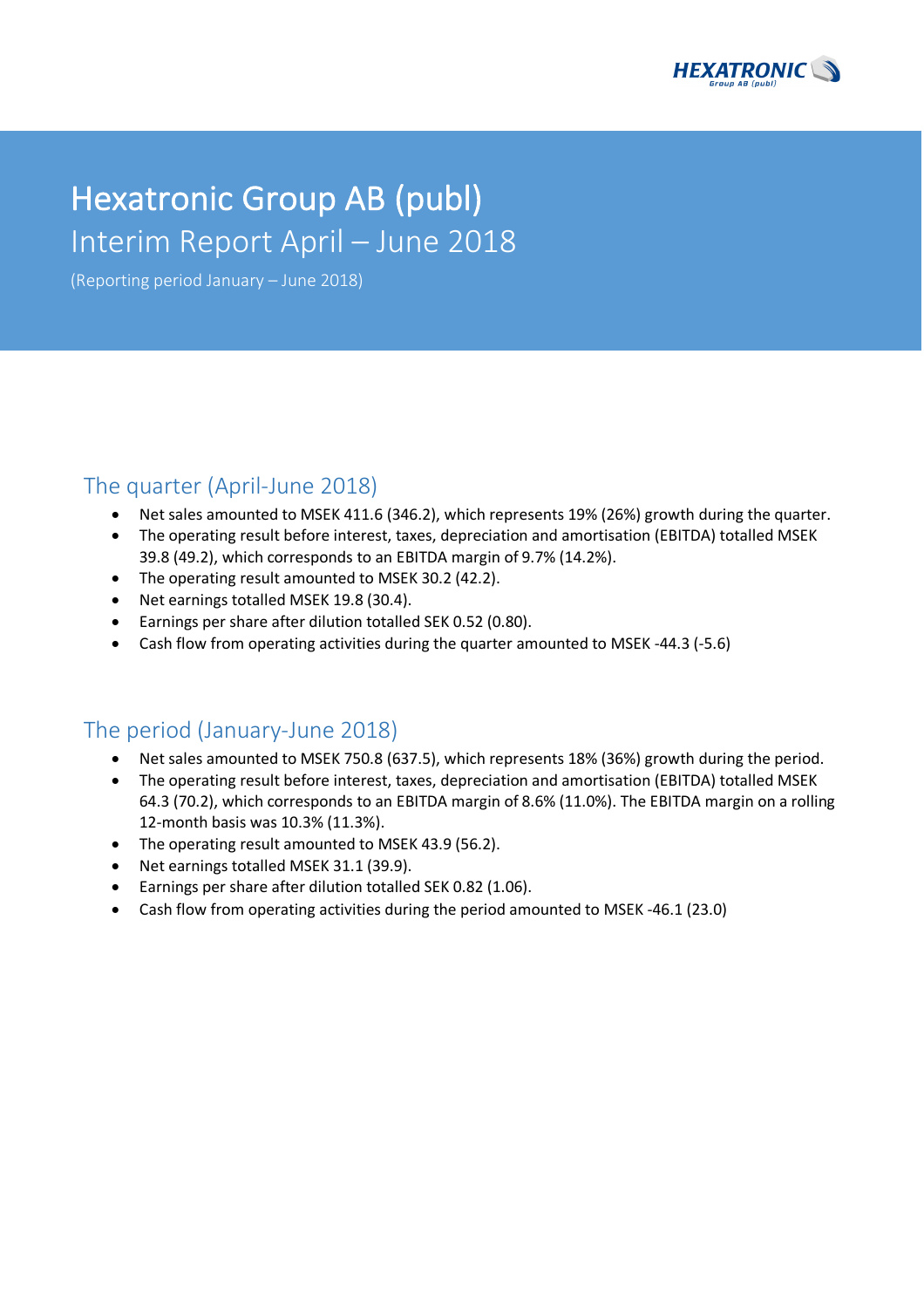

# Comments from the CEO

### Continued strong growth, though with a weak Swedish market

Growth for the Group as a whole during the quarter amounts to 19%. We continue the strong growth outside of the Nordics with a growth of 125%. The Swedish market was weak during the quarter compared to the same period last year. Thanks to the impressive growth outside of the Nordics we have however advanced our positions dramatically, which means that a far higher proportion of our sales are now on growth markets. Negative organic growth in Sweden has meant lower utilisation of our production capacity, and this affected our profitability negatively during the quarter.

The weak Swedish market is attributable to the postponement of fiber to the home (FTTH) construction until the latter part of May (due to the harsh winter), the fact that one of the major operators in Sweden has begun far fewer new FTTH projects, and the relatively large stock of optical fiber still with our major customers from the previous year. Our new prediction for the Swedish market is that it will be around 20% lower this year than last year. One pleasing development on the Swedish market during the quarter was that we won a large order worth MSEK 29 to extend the fiber optic transport network.

The substantial growth outside of the Nordics is in line with our strategy, with increased internationalisation in growth regions. New Zealand and the USA were the territories that continued to see strong growth. In the USA duct manufacturer Blue Diamond Industries, acquired at the beginning of the year, is developing very well. At the end of the quarter we also saw an increase in our system sales in the USA, which is very pleasing. These remain at quite low volumes, but there is a distinct upward trend which we believe will continue. We continued to strengthen our organisation in the USA during the quarter. We can see a strong market in New Zealand, and we believe this is set to remain so for the foreseeable future.

The acquisition of British training company PQMS (with subsidiaries Gordon Franks and Smart Awards) was strategically important for us to strengthen our presence and offering in the UK. The British market represents a major extension of FTTH, and there is a distinct lack of qualified fiber installers and project managers. We view our opportunities in the UK very positively and anticipate a pronounced increase in sales the coming quarter.

Another growth market of great interest is Germany, where we became established last quarter. We can already see a high level of interest in our solutions and expect to be up and running with the first projects during the coming quarter.

On the product side we launched our hybrid system, InOne, for 5G, WiFi, sensors and CCTV during the quarter. The system is based on blowable hybrid cables, as well as miniature transformers and switches. The market for these products is expected to increase dramatically over the next few years. The system has been tested during the year with a number of successful pilot installations both in Sweden and abroad, and this has resulted in a great deal of interest.

In the strongly developing market for fiber optic sensors, Proximion signed a partnership agreement with SKF during the quarter relating to development of fiber optic sensors for SKF's roller bearing solutions. The agreement is a strategic one and it illustrates our extensive expertise in fiber optic sensors, while also adding yet another area of application for our sensors.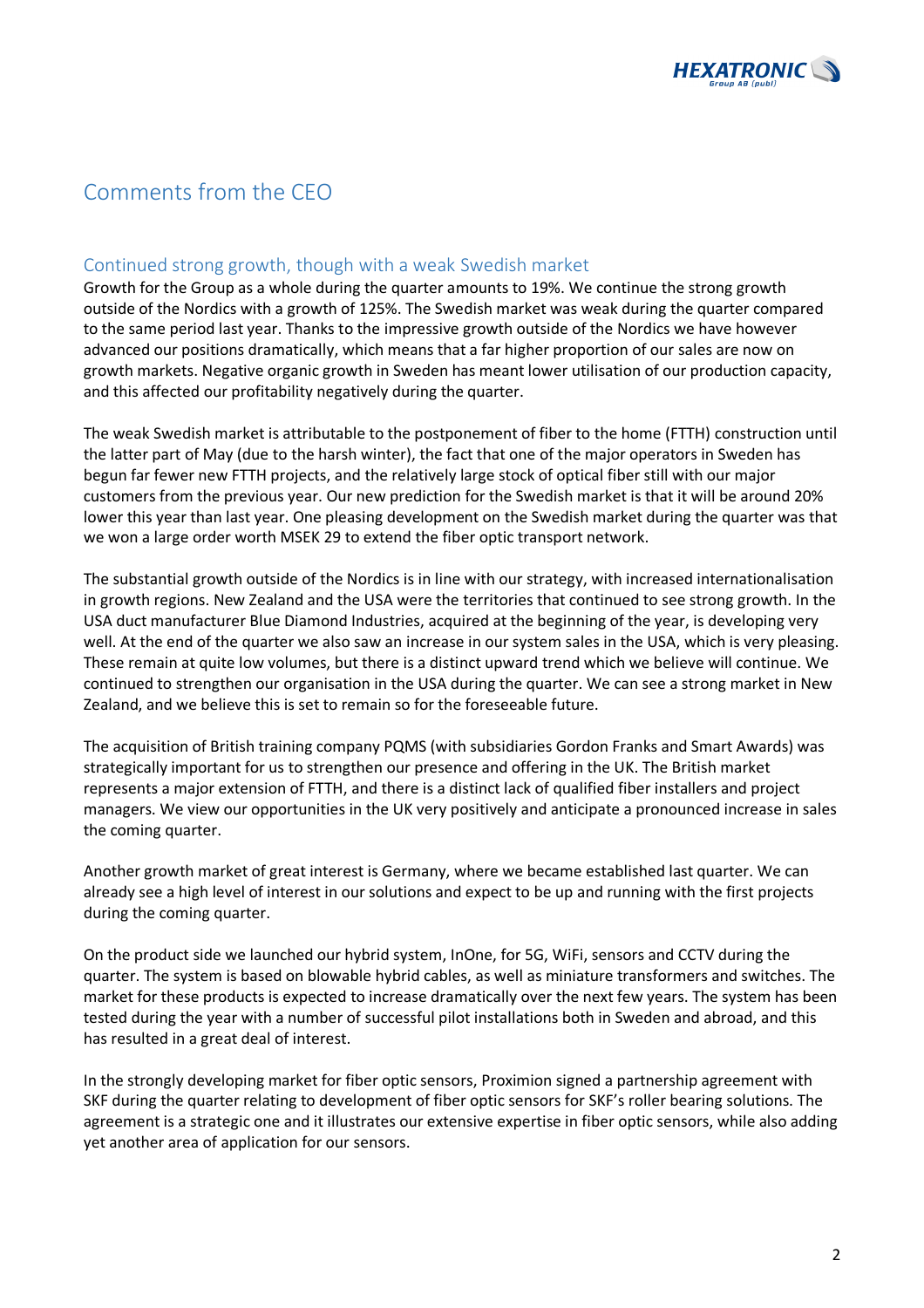

We move into Q3 2018 with an order book that is 32% lower than at the same point last year and on a comparable basis (13% lower than last year including acquisitions). During the second quarter of last year, several Swedish customers placed large orders well in advance so as to secure their access to materials. With the weak Swedish market this year, customers are thinking far more short-term. We anticipate continued strong growth outside of the Nordics, an increasing Swedish market and greater utilisation of our production plants in Sweden in the coming quarter.

We still have a very positive view of the FTTH market and of the opportunities that 5G will bring in terms of fiber expansion, and of our opportunities for continued profitable growth.

Thank you for joining us on this journey.

Henrik Larsson Lyon President and CEO of Hexatronic Group AB (publ)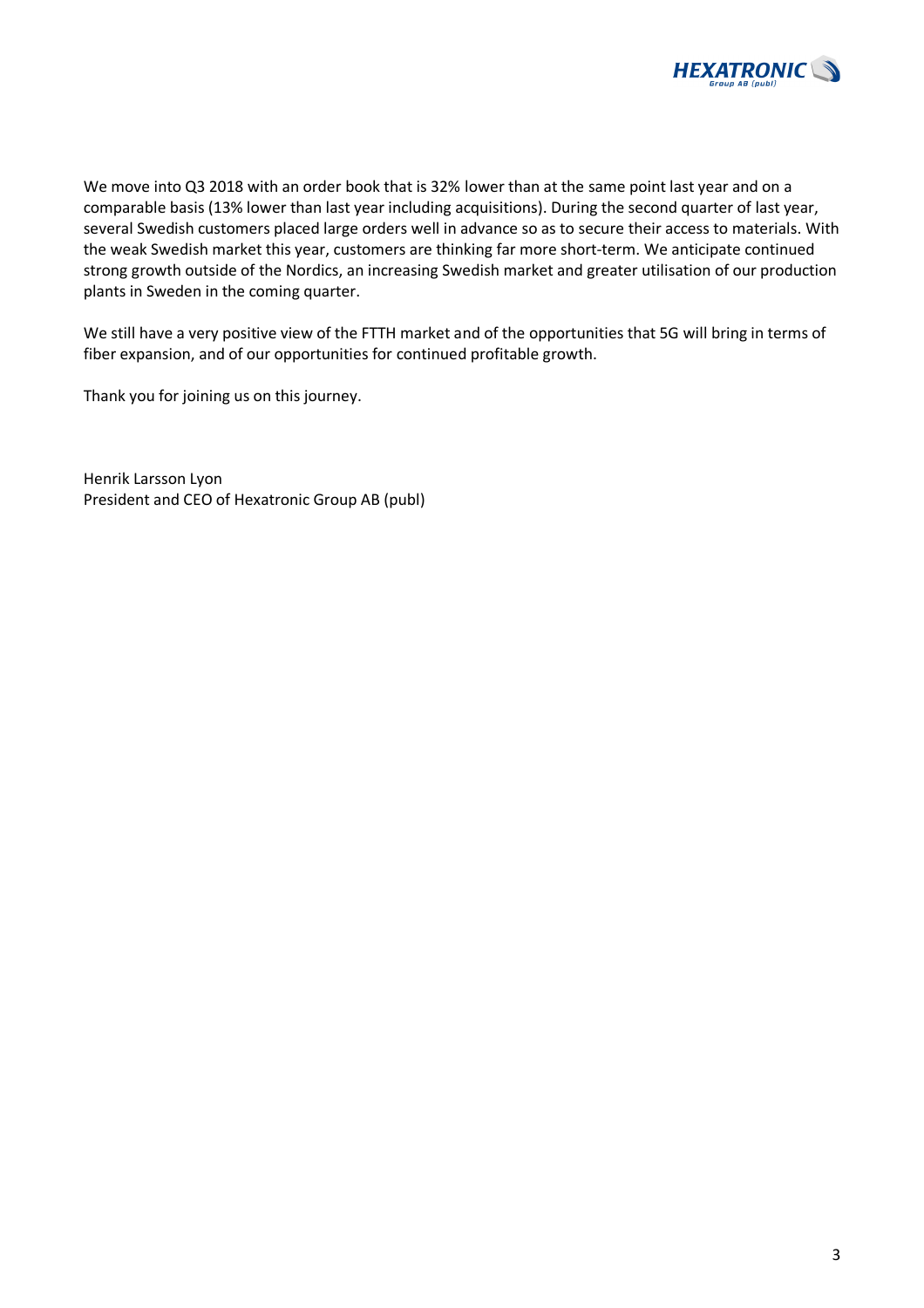

# Events during the quarter (April – June 2018))

- Hexatronic acquired the British training companies Professional Quality Management Services Ltd., Smart Awards Ltd. and Gordon Franks Training Ltd. The acquired companies are consolidated into the Hexatronic Group from June 8, 2018.
- Hexatronic won an order of MSEK 29 regarding transport cable and submarine cable.
- SKF and Proximion AB, a wholly-owned subsidiary of Hexatronic Group AB, entered into a development partnership for the industrialization of fiber optic sensing systems.
- Hexatronic received a lawsuit from Emtelle Ltd. related to an alleged infringement on air-blown fiber products on the British market.
- The AGM was held on 19 April 2018. The AGM decided to pay a dividend of SEK 0.40 per share, which was paid on 26 April 2018. Jaakko Kivinen was voted onto the Board as a new member. A decision was made to introduce an incentive programme via a targeted issue of max. 1,000,000 warrants. The Board was authorised to acquire and transfer personally held shares in line with the Board's decision, and to decide on the new issue of shares and/or warrants and/or convertibles equating to no more than 10% of the registered share capital.
- With the AGM's authorisation, Hexatronic's Board of Directors decided on a new share issue of 121,372 shares. The new issue comprised part of the purchase price for the acquisition of PQMS Ltd.

# Events since the end of the period

- Hexatronic has received a notice of discontinuance from the High Court of New Zealand regarding an alleged infringement by Hexatronic New Zealand Limited and Hexatronic Cables & Interconnect Systems AB in New Zealand. The lawsuit which was communicated July 8, 2016 was related to airblown fiber.
- Hexatronic signed an agreement with a UK operator totalling 6 MGBP regarding delivery of fibre optic FTTH system. The agreement covers deliveries in 2018.

|                                        | Quarter | <b>Quarter</b> | <b>Period</b> | <b>Period</b> | <b>Full year</b> |
|----------------------------------------|---------|----------------|---------------|---------------|------------------|
|                                        | 180401  | 170401         | 180101        | 170101        | 170101           |
| <b>MSEK</b>                            | 180630  | 170630         | 180630        | 170630        | 171231           |
| Net sales                              | 411.6   | 346.2          | 750.8         | 637.5         | 1,299.4          |
| <b>EBITDA</b>                          | 39.8    | 49.2           | 64.3          | 70.2          | 151.0            |
| <b>EBITDA</b> margin                   | 9.7%    | 14.2%          | 8.6%          | 11.0%         | 11.6%            |
| Operating result                       | 30.2    | 42.2           | 43.9          | 56.2          | 122.3            |
| Net earnings                           | 19.8    | 30.4           | 31.1          | 39.9          | 90.4             |
| Earnings per share after dilution, SEK | 0.52    | 0.80           | 0.82          | 1.06          | 2.38             |
| Cash flow from operating activities    | $-44.3$ | $-5.6$         | $-46.1$       | 23.0          | 133.4            |
| Liquid assets                          | 50.6    | 22.5           | 50.6          | 22.5          | 108.2            |

# Financial information, Group

See other key metrics on page 19.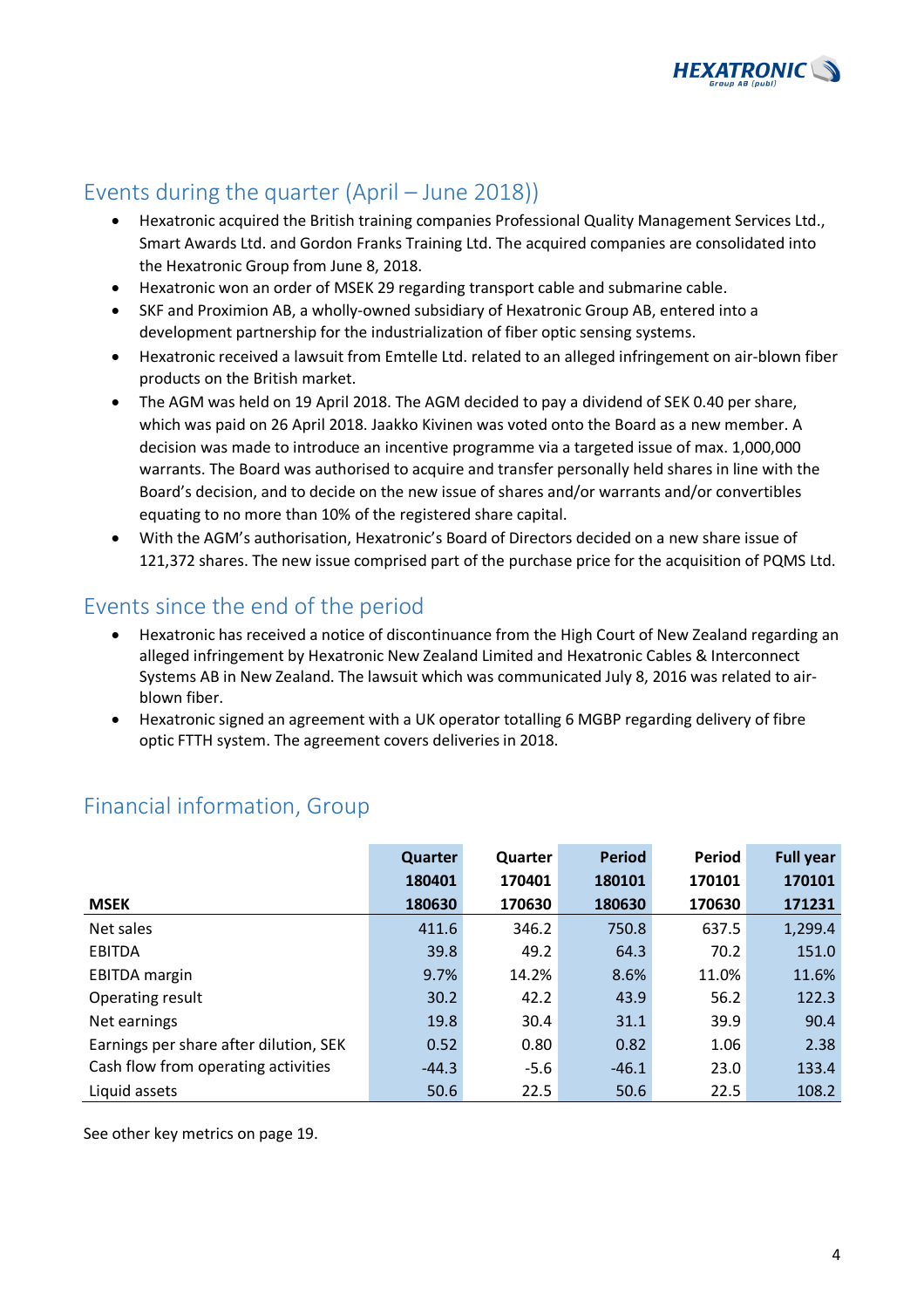

### Net sales and results

### The quarter (April – June 2018)

Net sales during the quarter amounted to MSEK 411.6 (346.2). Net sales increased by 19% for the Group compared to the same quarter last year. The growth is attributable to the acquisitions of Blue Diamond Industries, PQMS, Gordon Franks Training and Smart Awards. The organic growth was -6% compared to the same quarter last year.

EBITDA totalled MSEK 39.8 (49.2), which corresponds to an EBITDA margin of 9.7% (14.2%).

### The period (January – June 2018)

Net sales for the period amounted to MSEK 750.8 (637.5). Net sales increased by 18% for the Group compared to the same period last year. The growth in sales is attributable to the acquisitions of Blue Diamond Industries, PQMS, Gordon Franks Training and Smart Awards.

EBITDA totalled MSEK 64.3 (70.2), which corresponds to an EBITDA margin of 8.6% (11.0%). The EBITDA margin on a rolling 12-month basis was 10.3% (11.3%).



### Net sales 12 months, MSEK and EBITDA margin rolling 12 months (%)

### Financial position and liquidity

#### Liquid assets

Liquid assets on 30 June 2018, excluding overdraft facilities, amounted to MSEK 50.6 (22.5). Unutilised overdraft facilities amounted to MSEK 52.9 (41.6) on 30 June 2018.

### Non-current assets

Non-current assets amounted to MSEK 467.5 (218.9) on 30 June 2018. The increase is primarily related to acquired assets in connection with the acquisitions of Blue Diamond Industries, PQMS, Gordon Franks Training and Smart Awards.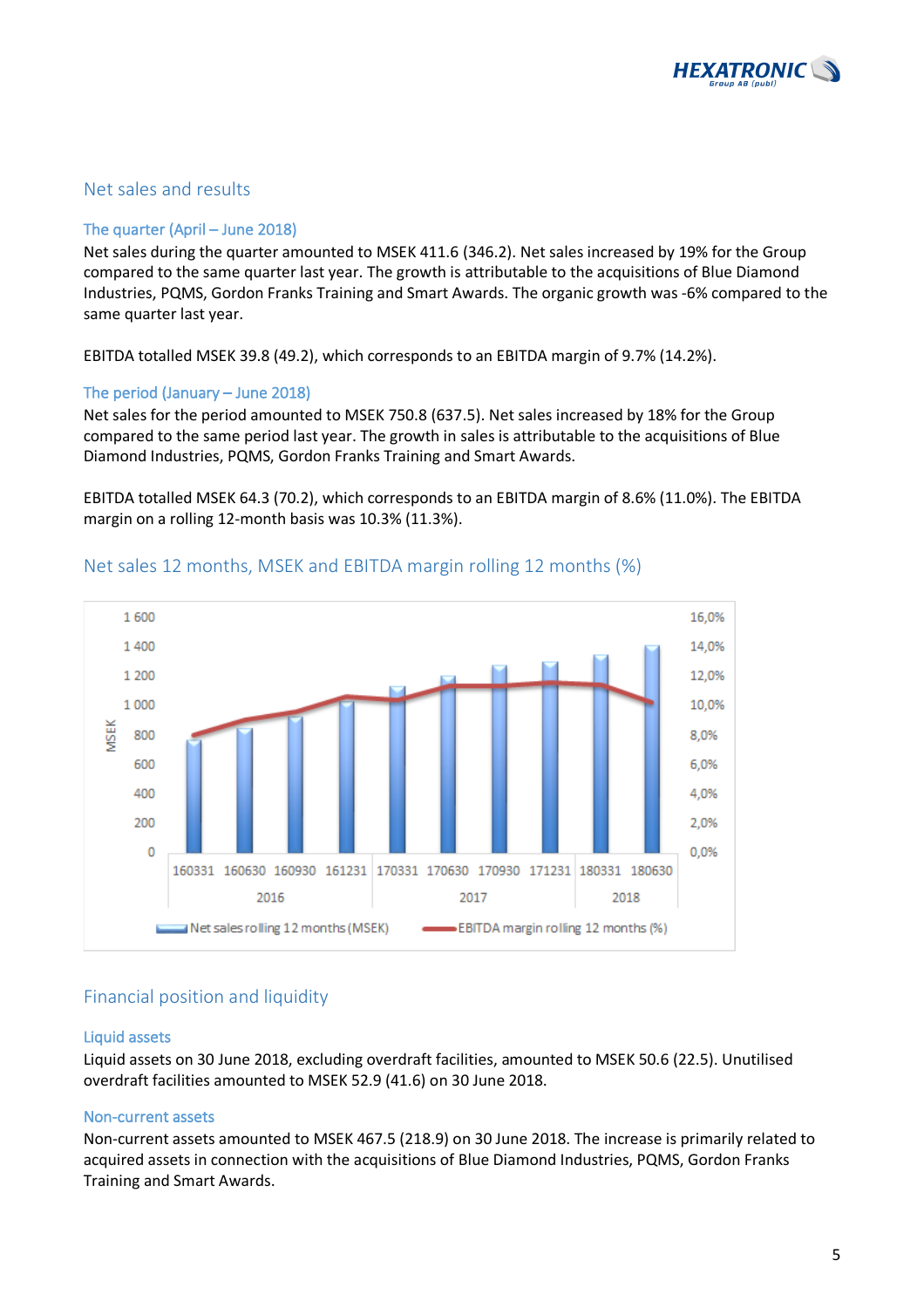

### Equity

Equity amounted to MSEK 460.5 (370.7) on 30 June 2018, which equated to SEK 12.69 (10.26) per outstanding share before dilution at the end of the reporting period.

#### Borrowing

The Parent Company has an acquisition facility of MSEK 500 (100) with Danske Bank. The utilised amount on 30 June 2018 totalled MSEK 333.9, and MSEK 281.7 of this is long-term borrowing. The debt falls due for payment on 15 December 2020 with an option to extend. The Parent Company's loan agreements include the usual conditions, commitments and provisos.

Net debt totalled MSEK 300.5 (80.0) at the end of the reporting period.

#### Equity ratio

The equity ratio on 30 June 2018 was 39% (49%).

### Cash flow

#### Cash flow from operating activities

Cash flow from operating activities during the quarter amounted to MSEK -44.3 (-5.6), including a change in working capital of MSEK -74.8 (-45.8). The lower cash flow is attributable to increased capital tied up in inventories and accounts receivables.

Cash flow from operating activities during the period January-June amounted to MSEK -46.1 (23.0), including a change in working capital of MSEK -94.0 (-39.7). The negative change in working capital is primarily attributable to a large build-up of inventory ahead of the summer and autumn seasons with high installation activity.

#### Cash flow from investing activities

Cash flow from investing activities during the quarter amounted to MSEK -28.5 (-17.7). The cash flow is primarily attributable to the acquisition of PQMS, Gordon Franks Training and Smart Awards and to some extent to investments in tangible and intangible assets.

Cash flow from investing activities during the period January-June amounted to MSEK -255.7 (-29.5). The cash flow is primarily attributable to the acquisition of Blue Diamond Industries, PQMS, Gordon Franks Training and Smart Awards and to some extent to investments in tangible and intangible assets.

#### Cash flow from financing activities

Cash flow from financing activities during the quarter amounted to MSEK 14.3 (-3.6). The cash flow during the quarter is attributable to new borrowing related to the acquisition of PQMS, Gordon Franks Training and Smart Awards, utilisation of overdraft facilities and MSEK 14.5 related to dividend paid.

Cash flow from financing activities during the period January-June amounted to MSEK 244.2 (-10.6). The cash flow from financing activities during the period January-June is attributable to new borrowing related to the acquisition of Blue Diamond Industries, PQMS, Gordon Franks Training and Smart Awards, utilisation of overdraft facilities and MSEK 14.5 related to dividend paid.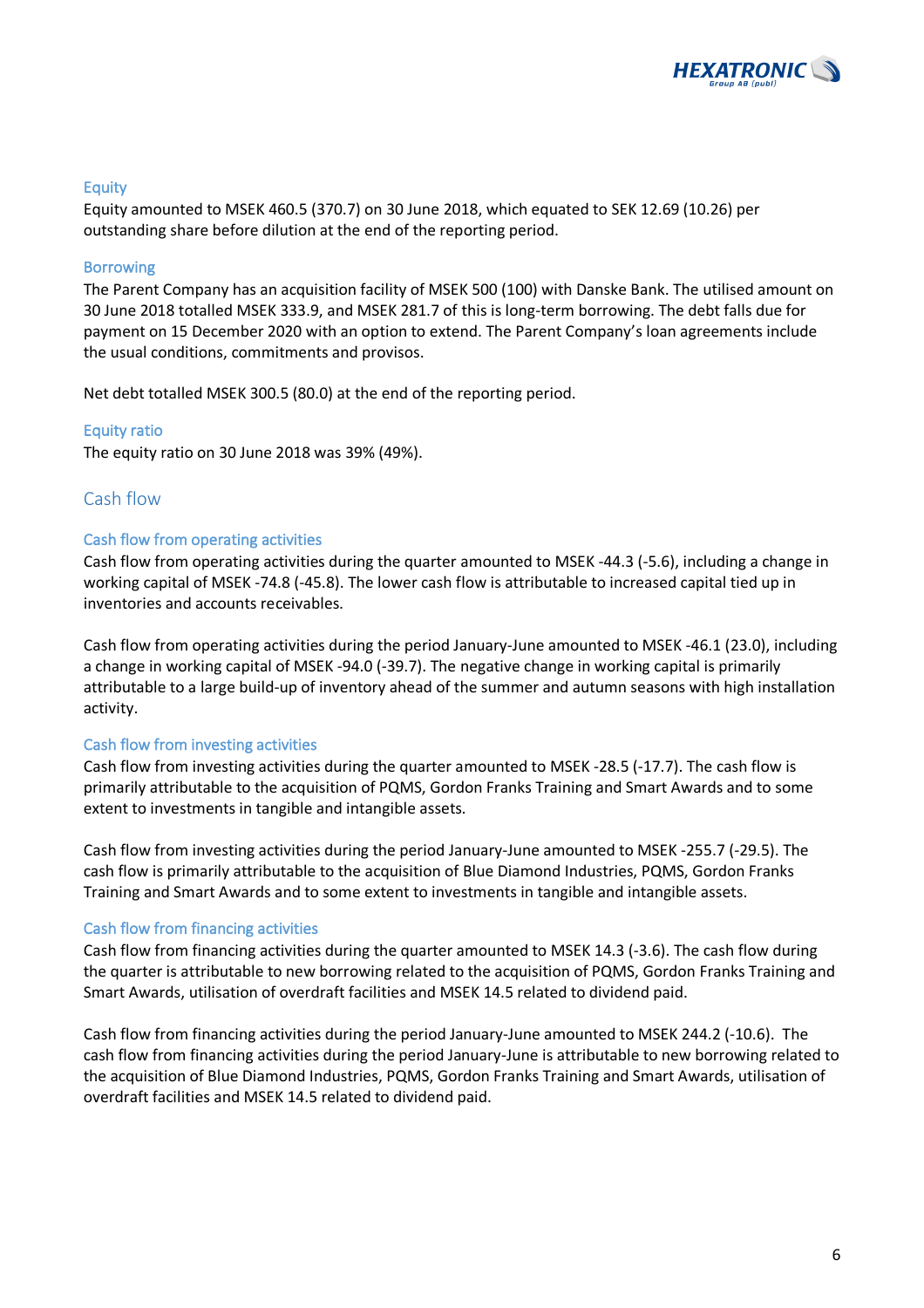

### The Group's financial goals

### Profitability

An EBITDA margin (EBITDA as a percentage of net sales) of at least 10% on a rolling 12-month basis. The EBITDA margin on a rolling 12-month basis on 30 June 2018 was 10.3% (11.3%).

### Growth

The Group shall grow more than its market organically. The Group strives for an average annual growth of at least 20%. The growth will be both organic and acquisition-driven. Growth during the quarter was 19% (26%). Growth on a rolling 12-month basis was 18% (41%).

### Financial stability

The Group shall have an equity ratio of at least 30%. The equity ratio was 39% (49%) at the end of the reporting period.

In acquisitions, the equity ratio may fall below 30% for a period of less than 12 months. This may occur when the Board deems that the profitability and cash flow from acquired companies will cause a swift improvement in the equity ratio.

### Segments

Hexatronic Group AB (publ) is an engineering group specialising in fibre communications. The Group delivers products and solutions for optical fibre networks, and supplies a complete range of passive infrastructure for telecom companies, including related training. Hexatronic Group AB (publ) comprises the operating segment fibre optic communication solutions.

### Customers

The Group's customers are telecom operators, network owners, data centre companies, telecom companies, installers and system houses, and many of the Group's products are distributed via wholesalers. The Group mainly sells its products in the Nordic market but is also represented in several European countries and in the rest of the world.

### Employees

There were 540 (389) employees in the Group on 30 June 2018. The increase in employees compared to the same time last year is primarily due to the acquisition of Blue Diamond Industries, PQMS, Gordon Franks Training and Smart Awards.

### Parent Company

The Parent Company's main business consists of performing Group-wide services. Revenue for the period January-June amounted to MSEK 12.7 (10.2) and the result for the period was MSEK -12.6 (-6.7).

The Parent Company's financial assets amounted to MSEK 522.0 (229.9) at the end of the period. The increase is related to the value of shares in the acquired companies Blue Diamond Industries, PQMS, Gordon Franks Training and Smart Awards.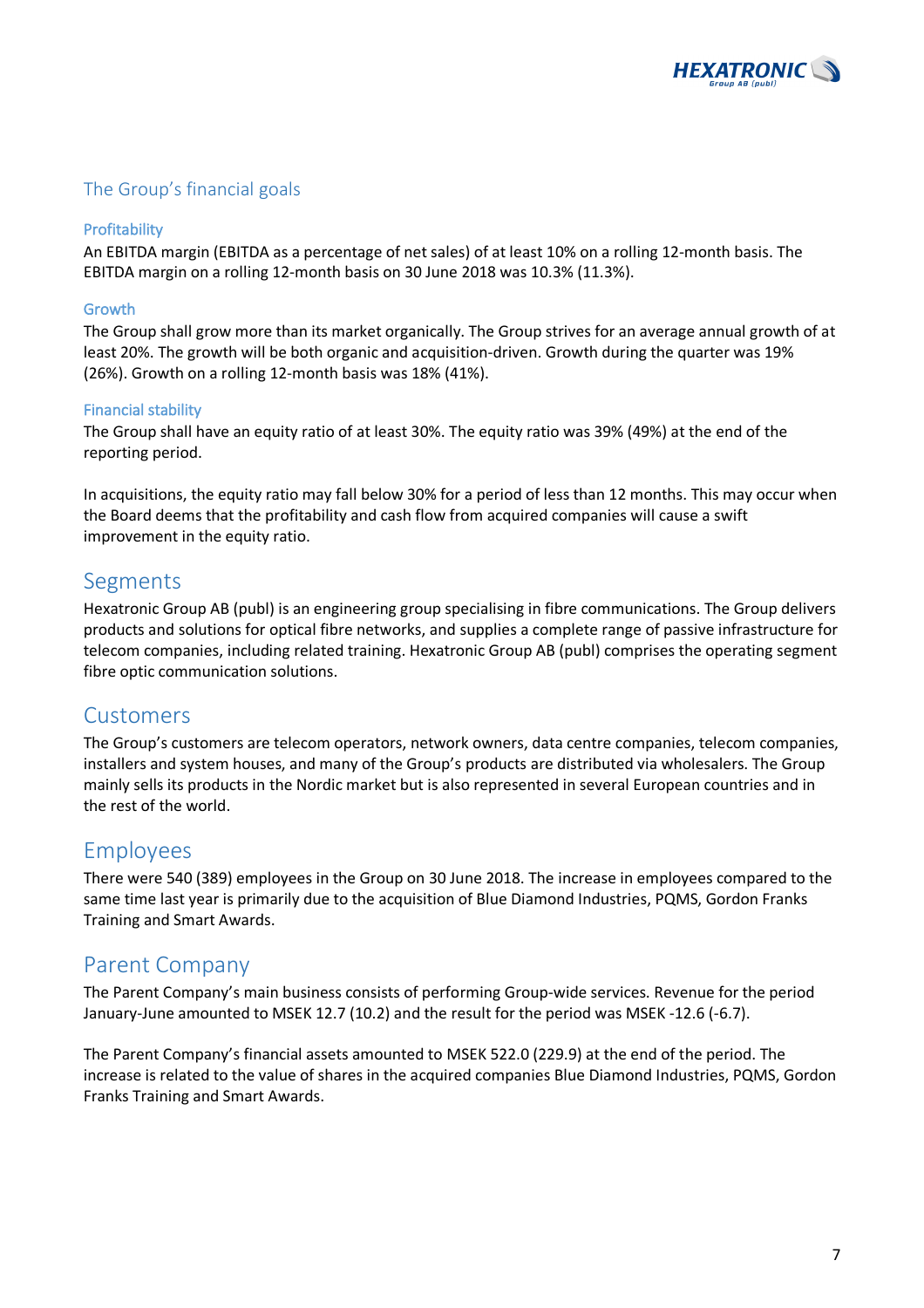

### Transactions with related parties

The Group rents premises from Fastighets AB Balder, in which the Group's board member Erik Selin has a significant influence. The rental contract has been entered into under normal commercial conditions. The rent for the premises amounts to MSEK 4.6 annually.

## Significant risks and uncertainties

Like all business activities, Hexatronic's operation is associated with risks of various kinds. Continually identifying and assessing risks is a natural and integral part of the operation, enabling risks to be controlled, limited and managed proactively.

The Group's ability to map and prevent risks minimises the likelihood of unpredictable events having an adverse impact on the business. The aim of risk management is not necessarily to eliminate the risk, but rather to safeguard set business goals with a balanced risk portfolio. Mapping, planning and management of identifiable risks supports the management in making strategic decisions. Risk assessment also aims to increase the entire organisation's risk awareness.

A number of risk areas have been identified in Hexatronic's risk management process. Hexatronic has divided identified risks into operational and environmental risks, market risks and financial risks.

A more detailed description of the Group's risks and risk management is provided in the Hexatronic Group Annual Report for 2016/17.

### Patent dispute

Hexatronic received in August 2018 a notice of discontinuance from the High Court of New Zealand regarding an alleged infringement by Hexatronic New Zealand Limited and Hexatronic Cables & Interconnect Systems AB in New Zealand. The lawsuit which was communicated July 8, 2016 was related to air-blown fiber.

In addition to above, in June 2018 Emtelle UK Ltd. filed a lawsuit in England against Hexatronic UK Ltd., Hexatronic Cables & Interconnect Systems AB and Hexatronic Group AB., for infringement in two British patents related to air-blown fiber. Hexatronic intends to contest the claim.

# The Group – Hexatronic Group AB (publ)



**HEXATRONIC GROUP** 

The Group offers a broad product range designed for fibre optic communication solutions for telecom companies, operators and network owners. It develops, designs, manufactures and sells its own products and system solutions in combination with products from leading partners around the world. The Group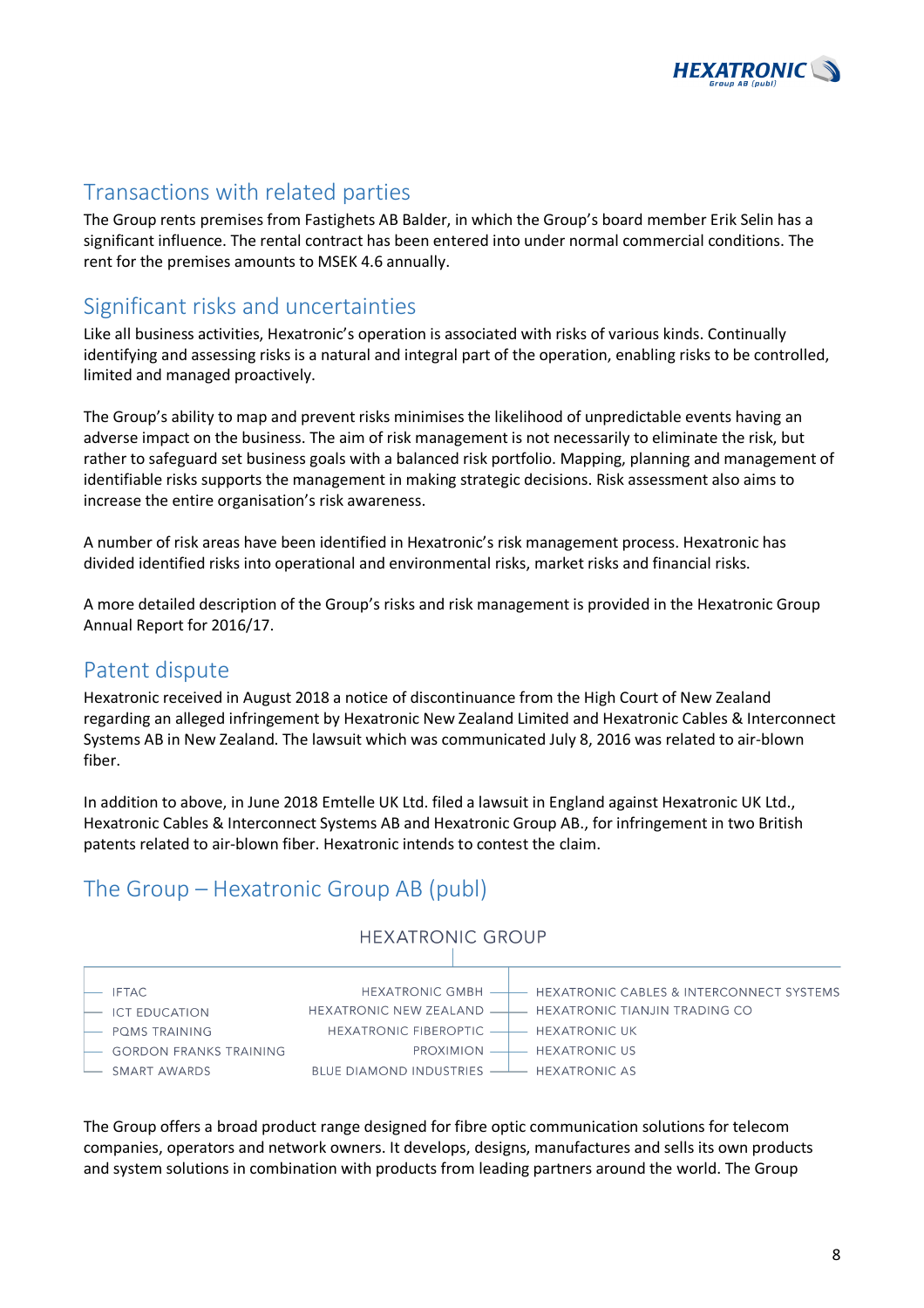

conducts its own business through established companies in Sweden, Norway, the UK, Germany, China, USA and New Zealand.

The Group's growth strategy is to grow organically by continuously developing its product range and introducing more added value services such as servicing, aftermarket sales, support and training.

The Group has an explicit acquisition and growth strategy.

### The acquisition of PQMS

During the quarter, Hexatronic acquired 100% of the British training provider PQMS Ltd. As part of the transaction Hexatronic also acquired UK-based Smart Awards Ltds. and Gordon Franks Training Ltd. The acquired companies are consolidated into the Hexatronic Group from June 8, 2018.

PQMS is a reputable training provider to a number of the largest telecommunication and electric companies in the UK. Smart Awards is a national accrediting body that develops and certificates programs for a number of industries including telecommunication. Gordon Franks is a provider of apprenticeships and specialist training programs. In 2017, the companies generated a revenue of approximately £5.2 million with an expected strong revenue growth going forward.

See note 5 Business acquisitions for more information.

### The market

Broadband expansion is in full swing all around the world. Some nations have come a long way, while several major countries have barely begun.

At EU level, and in many individual countries, there are digitalisation goals that include a certain bandwidth per household at a particular point in time. "The Digital Agenda for Europe" stipulates the goals up to 2025. The global economy is changing quickly and it is important to the competitiveness of individual countries and the whole of the EU that the goals are accomplished.

There is still high activity on the global FTTH market worldwide, and especially on our focus markets of the Nordics, Central Europe and North America. In an FTTH Council Europe report presented in February 2018, relating to the percentile coverage of FTTH/FTTB by country, small countries such as the United Arab Emirates, Singapore and South Korea are at the top of the rankings for the percentage of fiber households. In Europe, Latvia is in the lead with 50.6% followed by Sweden with 43.4% and lagging far behind are major nations like Germany and Italy with just 2.3% each, while the UK has under 1%.

In terms of size, the North American market is comparable to Europe, and expansion there is expected to be strong in the next few years. During 2017, the number of 'homes passed' increased by 20% to 50 million households in total, which indicates that the market is active.

On the Swedish market, it is primarily connection in rural areas that is yet to be completed. Since the material requirement for rural connection is about 2.6 times higher for duct and cable than in built-up areas, this means that even though the market is in the final stages of development and the number of connections is falling, the need for materials is not decreasing at the same rate.

5G is imminent – a technological shift that is required to provide sufficient support for new services and connected products that need higher transfer speeds in the networks, such as driverless vehicles.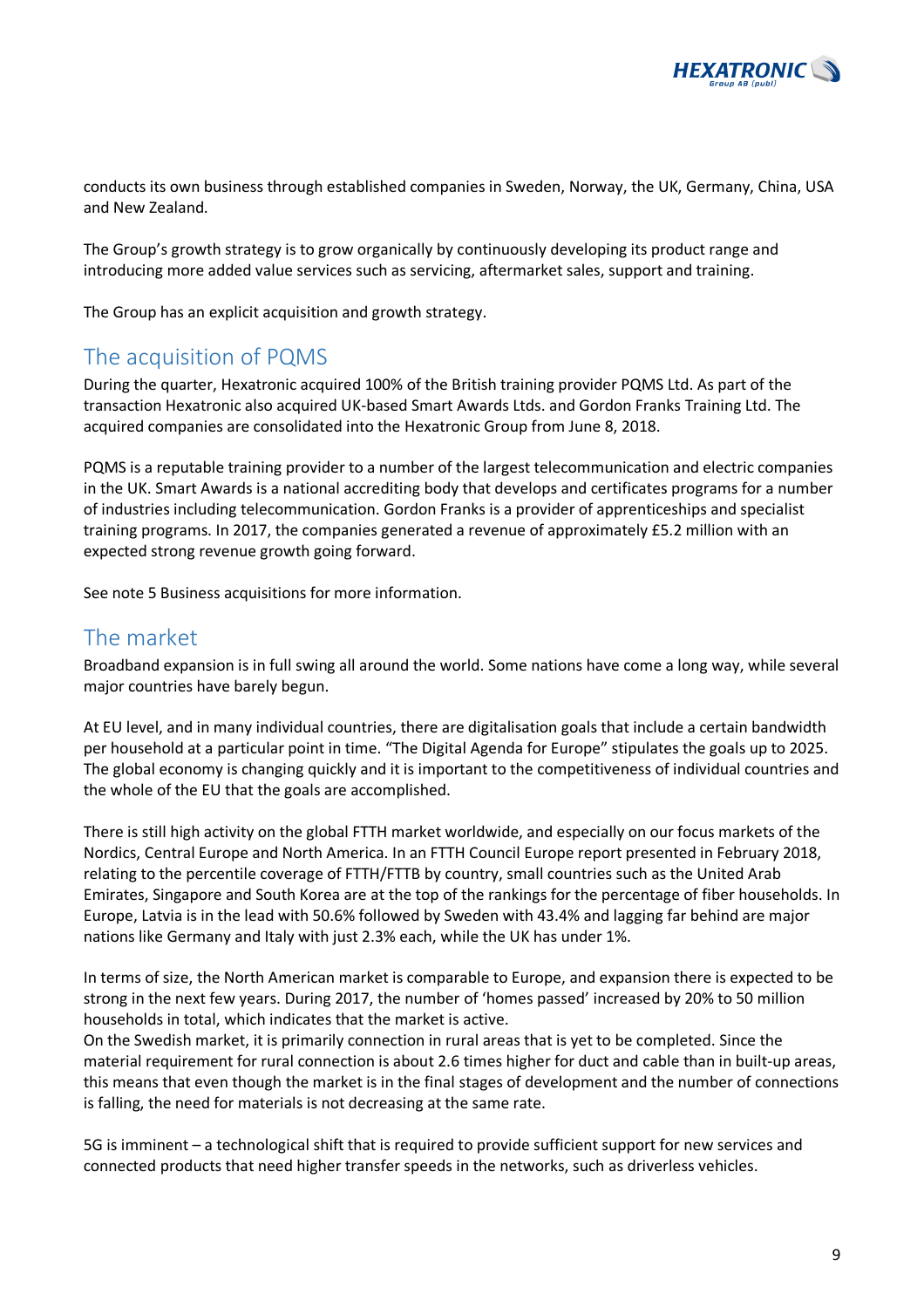

Video currently comprises around 50% of all traffic, and this is expected to rise to 75% by 2023. The transition to 5G entails a dramatic condensation of senders/receivers, which has an effect on the fiber networks as these are largely connected to fiber, and the need for fiber will increase.

The development of 5G is in its infancy and is expected to gather real momentum in two to three years' time. The number of mobile users is expected to increase from around 8 billion to around 9 billion by 2023, according to the Ericsson Mobility Report.

The development of Internet of Things (IoT) and smart cities has only just begun, and the market is expected to grow dramatically in the years to come. Creative ideas and solutions are emerging and new needs are arising. The opportunities and potential applications are virtually endless.

The segments expected to grow the most in IoT are the 'short range' ones, i.e. products with a wireless range of up to 100 m, often with a connection to WiFi, Bluetooth and Zigbee. The number of IoT products is expected to grow by about 20% a year up to 2023, which would then result in 20 billion connected devices worldwide – a clear indication of the dramatic growth that's anticipated in this segment.

### Outlook

The Group will continue to work with large customers and major projects, where the Group's added value as a competent systems and product supplier constitutes a competitive edge. The Group's principal offering is systems and products for broadband communication, primarily for fibre optic networks.

The Group has an active acquisition and growth strategy whereby attractive candidate  $-i.e.,$  those that can complement Hexatronic either in terms of market or products – are continuously being evaluated. The Group does not prioritise acquisitions in which cost synergies need to be harnessed to achieve a good return on the acquisition investment.

The Group does not publish forecasts.

### The Hexatronic share

The company's share was moved to the Mid cap segment on Nasdaq Stockholm on January 2, 2018. The change of segment is a result of Nasdaq´s annual review of the average market values within the Nordic market segments. The Mid Cap segment consists of companies with a market value between MEUR 150 and MEUR 1,000.

The company's share is listed under the ticker **HTRO**. On the balance sheet date, the share capital in Hexatronic Group AB (publ) amounted to SEK 1,814,652.15, distributed among a total of 36,293,049 shares, before dilution from existing employee stock option programmes.

At the Annual General Meeting (AGM) on 19 April 2018, it was decided to authorise the Board to acquire and transfer personally held shares in line with the Board's decision, and to decide on the new issue of shares and/or warrants and/or convertibles equating to no more than 10% of the registered share capital. The AGM decided to pay a dividend of SEK 0.40 per share, which was paid on 26 April 2018.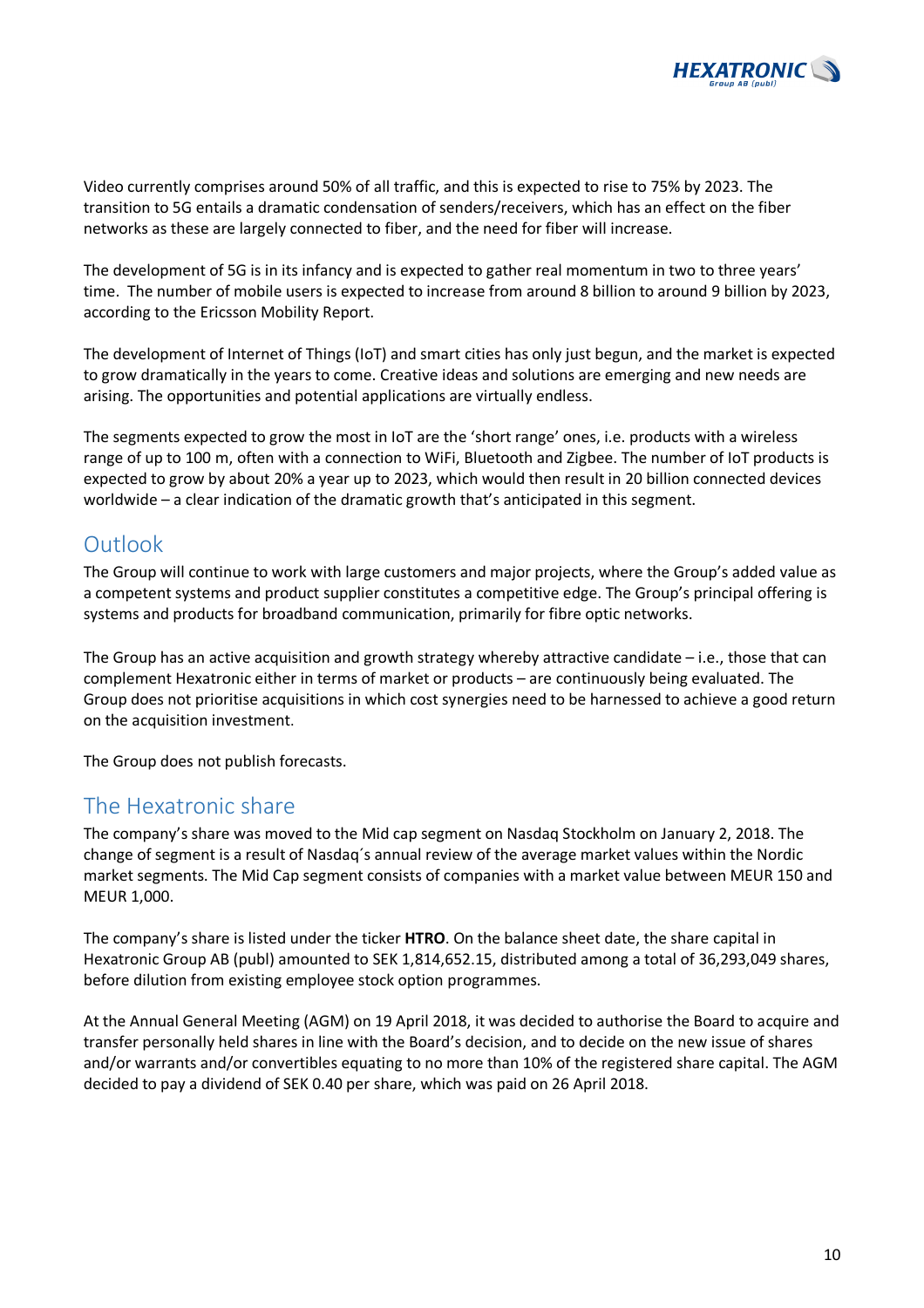

Employee stock option programmes active at the time of this report's publication are:

- In 2015/16 an employee stock option programme was approved with 1,000,000 options available to the company's personnel; 672,000 of these options were subscribed at an issue price of SEK 19.09, with a redemption window of 15 January – 15 February 2019.
- In 2016/17 an employee stock option programme was approved with 700,000 options available to the company's personnel; 346,500 of these options were subscribed at an issue price of SEK 51.65, with a redemption window of 15 January – 15 February 2020.
- In 2018 an employee stock option programme was approved with 1,000,000 options available to the company's personnel; 428,000 of these options were subscribed at an issue price of SEK 82.20, with a redemption window of 15 May – 15 Junw 2021.



### Share price development in the past 12 months (SEK)

The company's market value at the end of the period was MSEK 1,923.

The number of shareholders at period end, 8.945, is based on data from Euroclear. The shareholder structure of Hexatronic Group AB (publ) on 30 June 2018 is shown in the table below.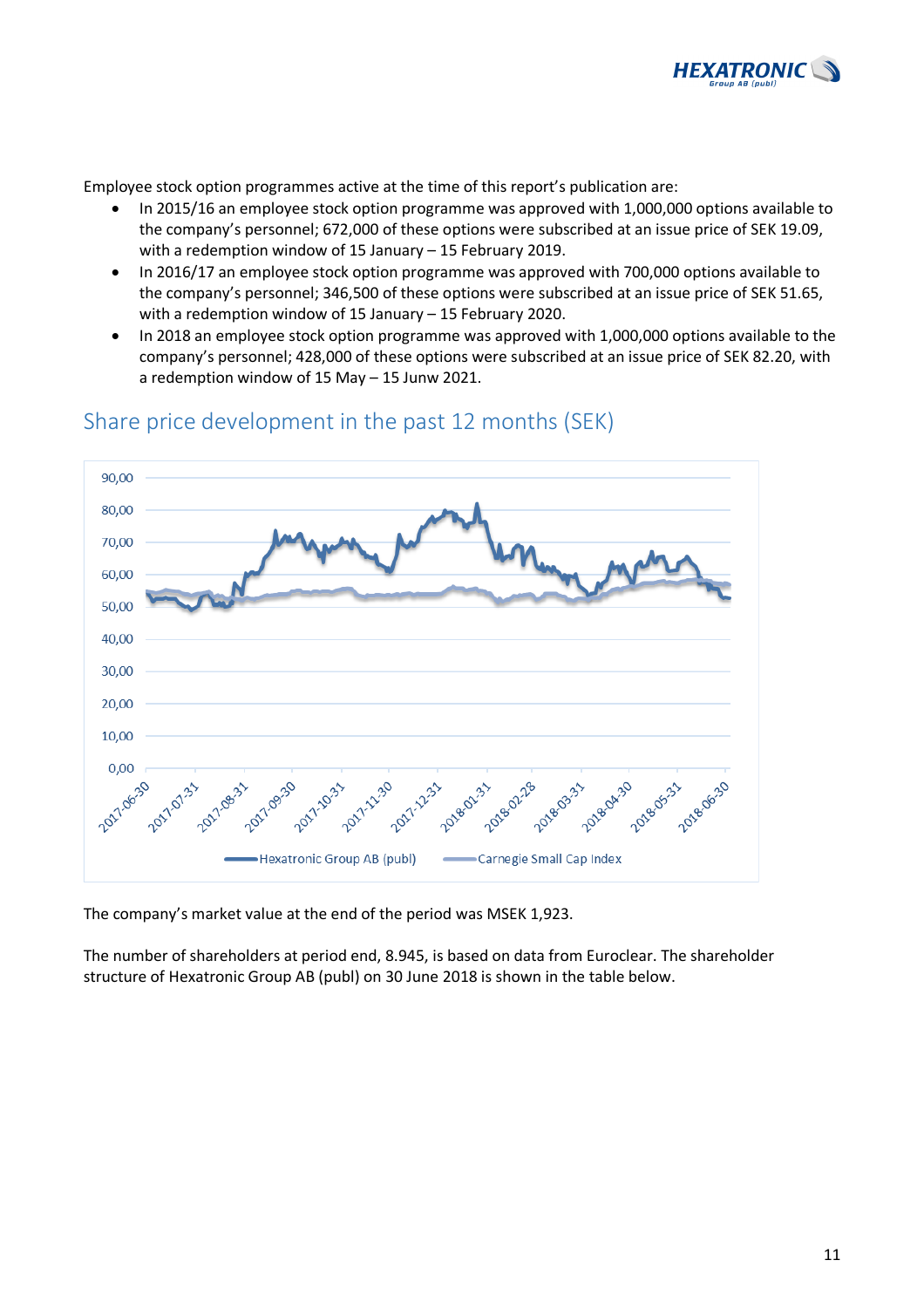

| Shareholder                               | No. of shares | Capital & votes % |
|-------------------------------------------|---------------|-------------------|
| Accendo Capital                           | 4 6 58 4 47   | 12,8%             |
| Jonas Nordlund, privately and corporately | 2 989 841     | 8,2%              |
| Handelsbanken Funds                       | 2 400 000     | 6,6%              |
| Fondita Nordic Micro Cap                  | 1 800 000     | 5,0%              |
| Martin Åberg and Erik Selin via Chirp AB  | 1785872       | 4,9%              |
| Göran Nordlund, privately and corporately | 1415477       | 3,9%              |
| Swedbank Robur, West Fund                 | 1 342 039     | 3,7%              |
| Nordea Funds                              | 1 300 727     | 3,6%              |
| Avanza Pension - Insurance Company        | 1 2 2 3 5 9 0 | 3,4%              |
| Henrik Larsson Lyon                       | 791 666       | 2,2%              |
| Other shareholders                        | 16 585 390    | 45,7%             |
| <b>Total outstanding shares</b>           | 36 293 049    | 100,0%            |

# Other information

### Publication

This information comprises disclosures that Hexatronic Group AB (publ) must publish according to the EU Market Abuse Regulation and the Swedish Securities Market Act. The information was submitted for publication, under responsibility of the contact person named below, on 16 August 2018 at 08:00 CET.

### Financial calendar

Interim Report July-September 2018: 7 November 2018 Year-End Report: 22 February 2019 Interim Report January-March 2019: 3 May 2019 Interim Report April-June 2019: 16 August 2019

### Annual General Meeting

The AGM will be held on 9 May 2019.

Please direct any questions to:

- Henrik Larsson Lyon, President and CEO, + 46 (0)70-650 34 00
- Lennart Sparud, CFO, + 46 (0)70-558 66 04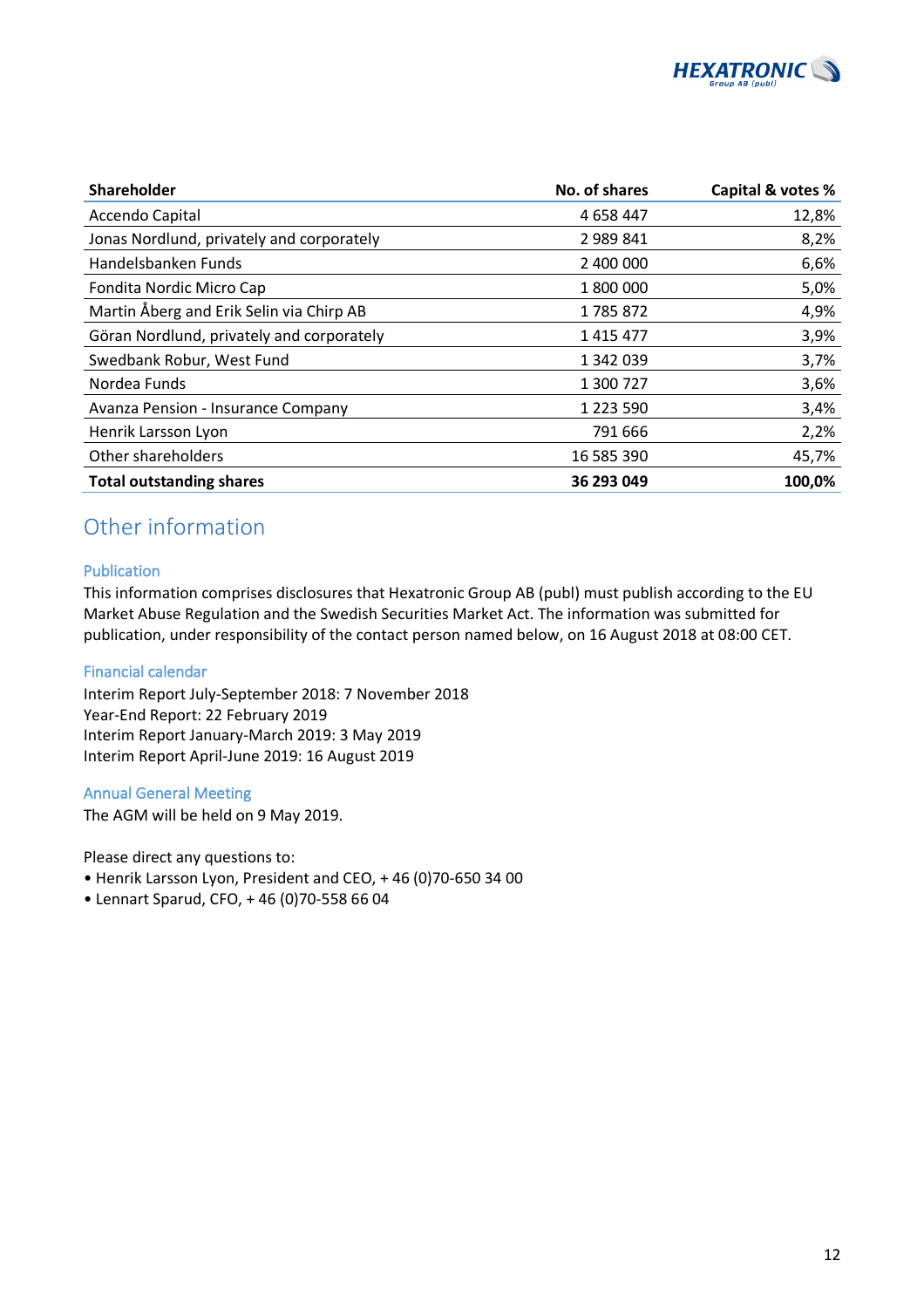

The Board of Directors and President hereby confirm that this interim report provides a true and fair overview of the business, financial position and results of the Parent Company and the Group, and describes significant risks and uncertainty factors with which the Parent Company and the companies forming the Group are faced.

Gothenburg, 16 August 2018

Anders Persson Erik Selin Chairman Board member

Board member Board member

Malin Persson North Henrik Larsson Lyon

This interim report has not been reviewed by the company's auditor.

*Hexatronic Group AB (publ) is a group that develops, markets and delivers products, components and system solutions with the main focus on the fiber optic market. Hexatronic offers a wide range of innovative system and product solutions mainly for passive fiber optic infrastructure with global trademarks like Ribbonet®, Micronet™, Drytech™, Lightmate®, FibreHub™, Matrix, Viper, Stingray and Wistom®. The Group has its headquarters in Gothenburg, Sweden and has sales offices and/or subsidiaries in Sweden, Norway, Finland, United Kingdom, Germany, China, New Zealand and the US. The Group is listed on Nasdaq Stockholm under the ticker HTRO. For more information, visit www.hexatronicgroup.com.*

Board member **Board member** President and CEO



Jaakko Kivinen Malin Frenning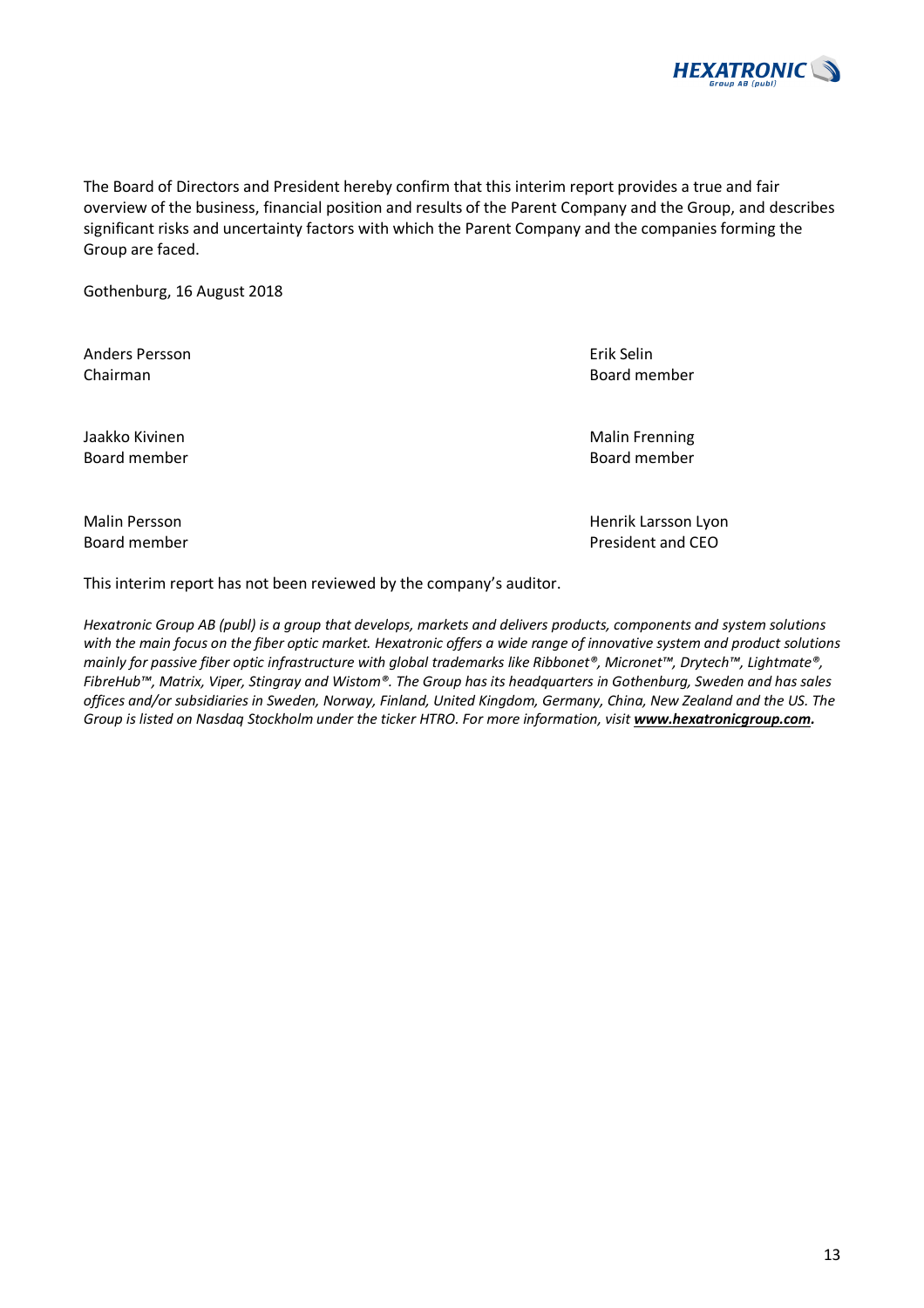

### **Consolidated income statement (SEK thousand) <b>Quarter Quarter Quarter Period Period Full year**

|                                                                            | 180401     | 170401     | 180101     | 170101     | 170101           |
|----------------------------------------------------------------------------|------------|------------|------------|------------|------------------|
|                                                                            | 180630     | 170630     | 180630     | 170630     | 171231           |
| Revenue                                                                    |            |            |            |            |                  |
| Net sales                                                                  | 411,587    | 346,181    | 750,821    | 637,486    | 1,299,419        |
| Other operating income                                                     | 882        | 284        | 1,560      | 0          | 19,003           |
|                                                                            | 412,469    | 346,465    | 752,381    | 637,486    | 1,318,423        |
| Operating expenses                                                         |            |            |            |            |                  |
| Raw materials and goods for resale                                         | $-230,453$ | $-190,216$ | $-417,268$ | $-354,083$ | $-728,476$       |
| Other external costs                                                       | $-63,836$  | $-40,266$  | $-117,633$ | $-82,850$  | $-176,801$       |
| Personnel costs                                                            | $-78,425$  | $-66,794$  | $-153,160$ | $-129,282$ | $-259,950$       |
| Other operating expenses                                                   | 0          | 0          | 0          | $-1,048$   | $-2,191$         |
| Earnings before interest, taxes, depreciation and<br>amortisation (EBITDA) | 39,755     | 49,189     | 64,320     | 70,223     | 151,004          |
| Depreciation of tangible assets and amortisation of<br>intangible assets   | $-9,566$   | $-7,038$   | $-20,405$  | $-14,066$  | $-28,704$        |
| <b>Operating result</b>                                                    | 30,189     | 42,150     | 43,916     | 56,156     | 122,300          |
| <b>Result from financial items</b>                                         |            |            |            |            |                  |
| Financial income                                                           | 0          | 0          | 134        | 0          | 230              |
| <b>Financial expenses</b>                                                  | $-5,632$   | $-3,041$   | $-5,783$   | $-3,771$   | $-6,399$         |
|                                                                            |            |            |            |            |                  |
| <b>Result after financial items</b>                                        | 24,557     | 39,110     | 38,267     | 52,385     | 116,130          |
| Income taxes                                                               | $-4,729$   | $-8,728$   | $-7,131$   | $-12,472$  | $-25,699$        |
| Net result for the period                                                  | 19,827     | 30,381     | 31,136     | 39,913     | 90,432           |
| Attributable to:                                                           |            |            |            |            |                  |
| Parent Company shareholders                                                | 19,827     | 30,381     | 31,136     | 39,913     | 90,432           |
| Earnings per share                                                         |            |            |            |            |                  |
| Earnings per share before dilution (SEK)                                   | 0.55       | 0.84       | 0.86       | 1.10       | 2.50             |
| Earnings per share after dilution (SEK)                                    | 0.52       | 0.80       | 0.82       | 1.06       | 2.38             |
|                                                                            |            |            |            |            |                  |
| Consolidated statement of comprehensive income                             | Quarter    | Quarter    | Period     | Period     | <b>Full year</b> |
|                                                                            | 180401     | 170401     | 180101     | 170101     | 170101           |
|                                                                            | 180630     | 170630     | 180630     | 170630     | 171231           |
| Result for the period                                                      | 19,827     | 30,381     | 31,136     | 39,913     | 90,432           |
| Items which can later be recovered in the income statement                 |            |            |            |            |                  |
| <b>Translation differences</b>                                             | 12,704     | $-389$     | 15,034     | $-772$     | $-2,687$         |
| Cash flow hedge                                                            | 0          | 0          | 3,077      | 0          | $-3,077$         |
| Other comprehensive income for the period                                  | 12,704     | $-389$     | 18,111     | -772       | $-5,765$         |
| Comprehensive income for the period                                        | 32,532     | 29,993     | 49,248     | 39,141     | 84,667           |
| <b>Attributable to:</b>                                                    |            |            |            |            |                  |
| Parent Company shareholders                                                | 32,532     | 29,993     | 49,248     | 39,141     | 84,667           |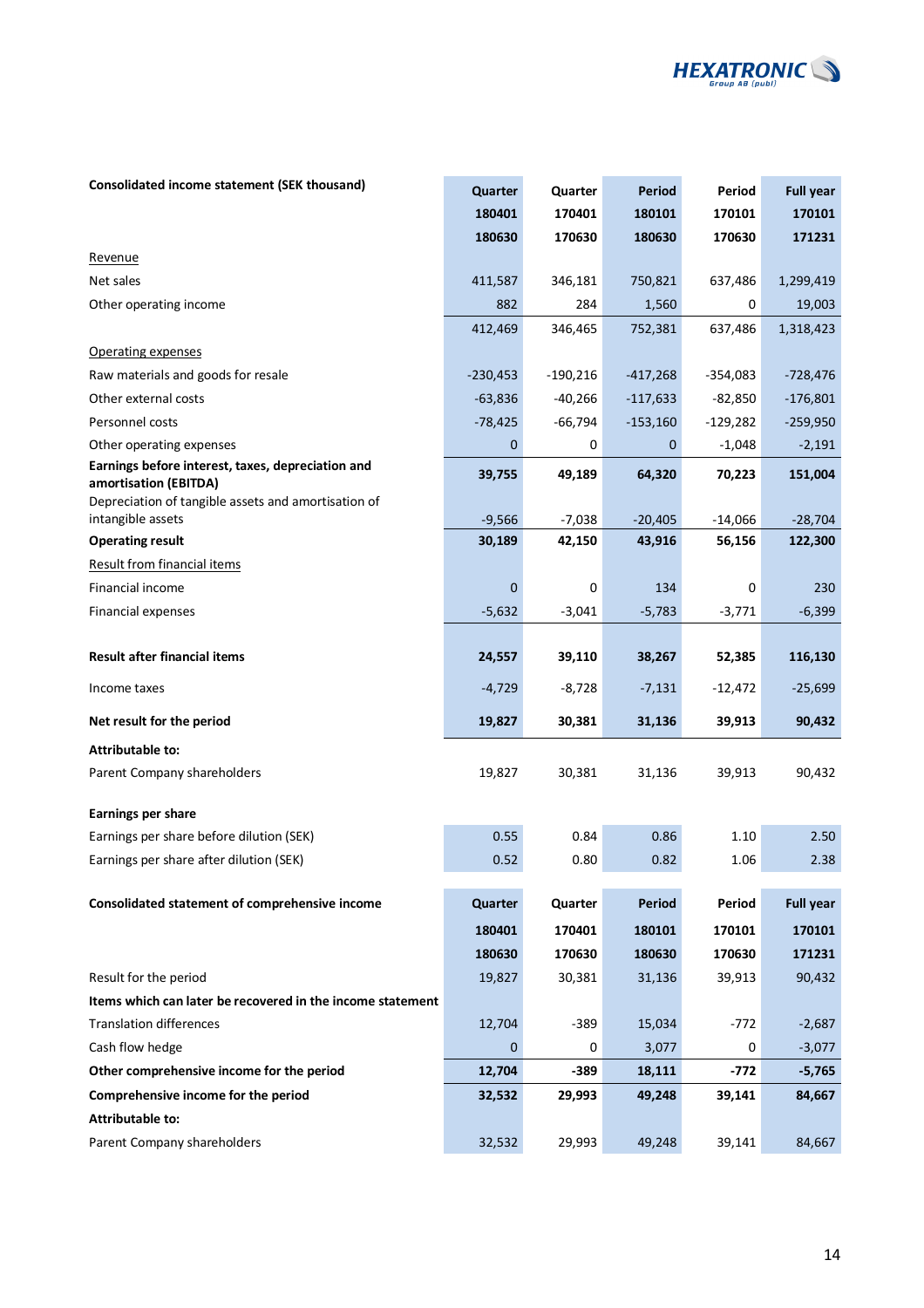

| <b>Consolidated balance sheet (SEK thousand)</b> |            |            |            |
|--------------------------------------------------|------------|------------|------------|
|                                                  | 2018-06-30 | 2017-06-30 | 2017-12-31 |
| <b>Assets</b>                                    |            |            |            |
| <b>Non-current assets</b>                        |            |            |            |
| Intangible assets                                | 334,383    | 123,461    | 118,585    |
| Tangible assets                                  | 132,169    | 95,106     | 93,933     |
| <b>Financial assets</b>                          | 957        | 288        | 312        |
| <b>Total non-current assets</b>                  | 467,509    | 218,855    | 212,830    |
| <b>Current assets</b><br>Inventories             | 313,125    | 227,226    | 236,925    |
| Current receivables                              |            |            |            |
| Accounts receivable                              | 322,271    | 261,870    | 204,062    |
| Other receivables                                | 6,307      | 2,788      | 1,649      |
| Prepaid expenses and accrued income              | 16,219     | 16,169     | 13,394     |
| <b>Total current receivables</b>                 | 344,796    | 280,827    | 219,104    |
| Liquid assets                                    | 50,642     | 22,465     | 108,239    |
| <b>Total current assets</b>                      | 708,563    | 530,518    | 564,268    |
| <b>Total assets</b>                              | 1,176,072  | 749,373    | 777,098    |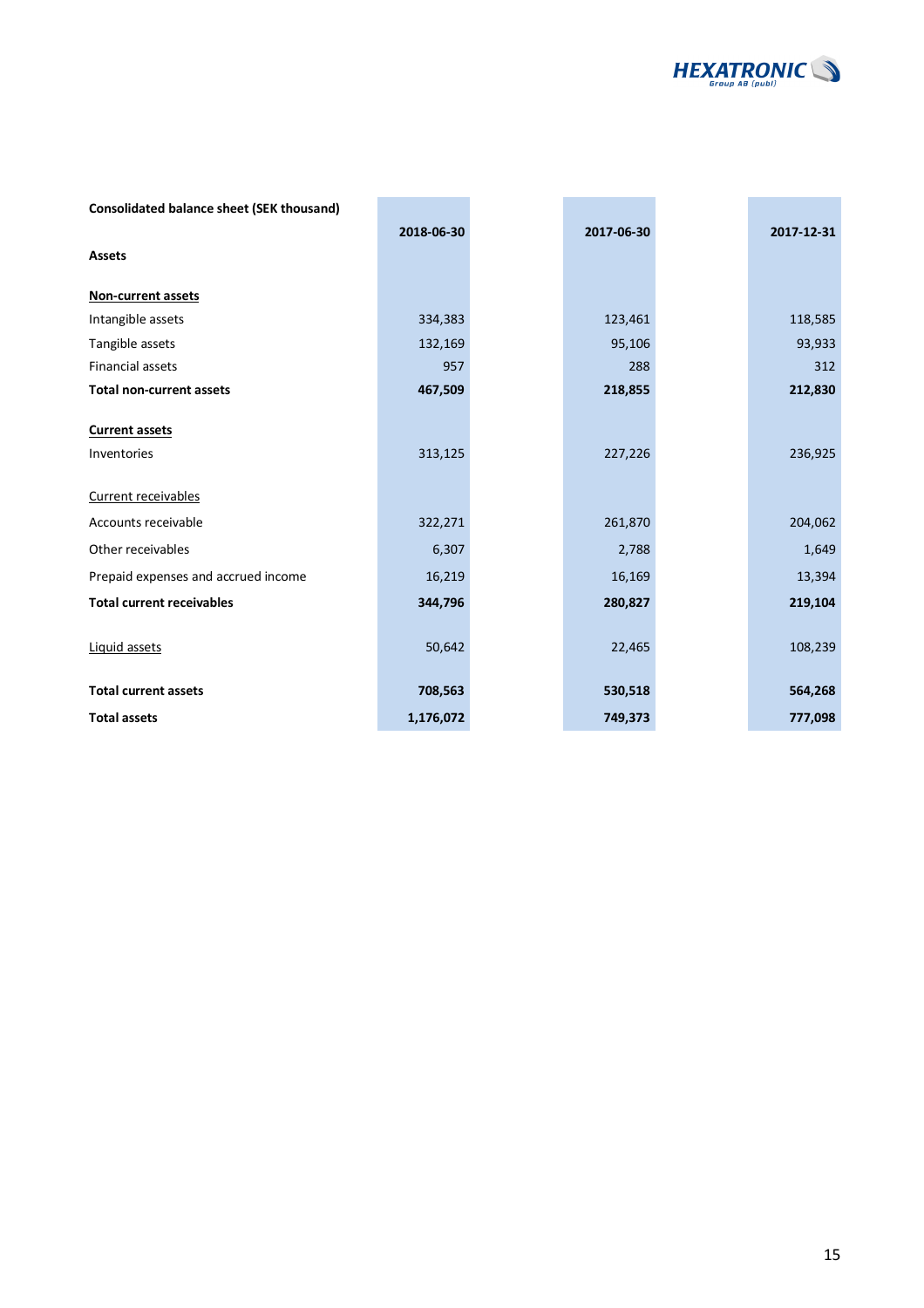

| <b>Consolidated balance sheet (SEK thousand)</b>                         |            |            |             |
|--------------------------------------------------------------------------|------------|------------|-------------|
|                                                                          | 2018-06-30 | 2017-06-30 | 2017-12-31  |
| <b>Equity</b>                                                            |            |            |             |
| <b>Equity attributable to Parent Company</b><br>shareholders             |            |            |             |
| Share capital                                                            | 1,815      | 1,807      | 1,809       |
| Other contributed capital                                                | 194,946    | 184,253    | 186,077     |
| Reserves                                                                 | 10,956     | $-929$     | $-8,714$    |
| Result brought forward, including comprehensive<br>Income for the period | 252,753    | 185,570    | 236,087     |
| <b>Equity</b>                                                            | 460,470    | 370,702    | 415,259     |
|                                                                          |            |            |             |
| Non-current liabilities                                                  |            |            |             |
| Liabilities to credit institutions                                       | 281,728    | 82,977     | 70,530      |
| Deferred tax                                                             | 37,238     | 32,061     | 35,372      |
| <b>Total non-current liabilities</b>                                     | 318,966    | 115,038    | 105,903     |
| <b>Current liabilities</b>                                               |            |            |             |
| Liabilities to credit institutions                                       | 52,215     | 11,064     | 23,510      |
| Overdraft facilities                                                     | 17,118     | 8,403      | $\mathbf 0$ |
| Accounts payable                                                         | 193,307    | 131,599    | 140,886     |
| Provisions                                                               | 3,000      | 5,000      | 3,000       |
| <b>Current tax liabilities</b>                                           | 5,027      | 16,708     | 11,779      |
| Other liabilities                                                        | 64,198     | 41,169     | 26,215      |
| Accrued expenses and deferred income                                     | 61,771     | 49,691     | 50,546      |
| <b>Total current liabilities</b>                                         | 396,636    | 263,634    | 255,936     |
| Total equity, provisions and liabilities                                 | 1,176,072  | 749,373    | 777,098     |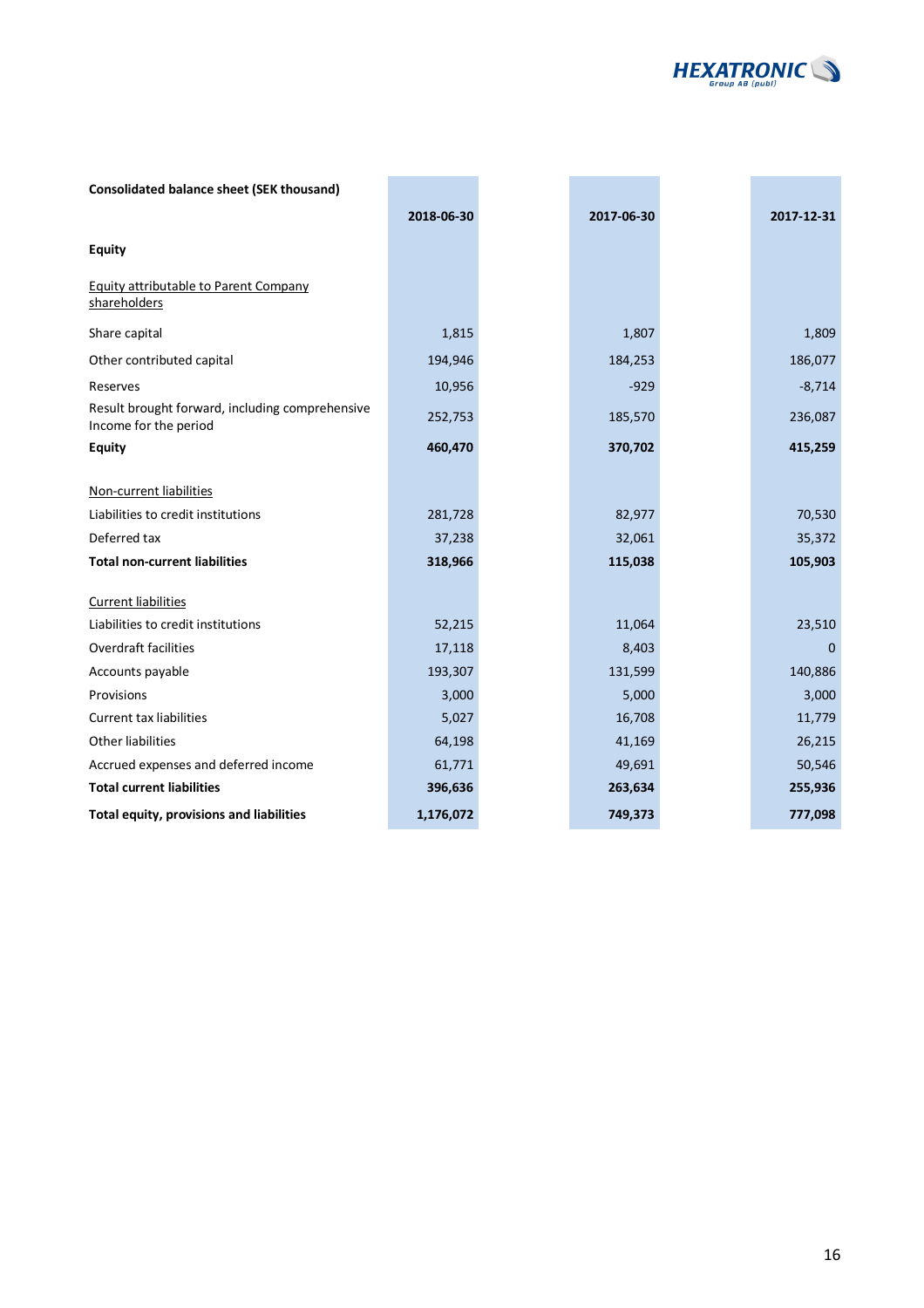

| Consolidated statement of changes in equity (SEK<br>thousand)                        | <b>Share capital</b> | Other capital<br>contributions | <b>Reserves</b> | <b>Result</b><br>brought<br>forward,<br>including<br>result for the<br>period | <b>Total equity</b> |
|--------------------------------------------------------------------------------------|----------------------|--------------------------------|-----------------|-------------------------------------------------------------------------------|---------------------|
| Balance brought forward as of 1 January 2017                                         | 1,807                | 182,924                        | $-158$          | 145 774                                                                       | 330,347             |
| Result for the period                                                                | 0                    | 0                              | $-2,792$        | 90,432                                                                        | 87,640              |
| Other comprehensive income                                                           | 0                    | 0                              | $-5,765$        | $-118$                                                                        | $-5,883$            |
| <b>Total comprehensive income</b>                                                    | $\mathbf{0}$         | 0                              | $-8,556$        | 90,313                                                                        | 81,757              |
| New share issue relating to business acquisitions<br>Employee stock option programme | 2<br>0               | 1,627<br>1,526                 | 0<br>0          | 0<br>0                                                                        | 1,629<br>1,526      |
| Fund for development costs                                                           | 0                    | 4,751                          | 0               | $-4,751$                                                                      | $\mathbf 0$         |
| Total transactions with shareholders, reported<br>directly in equity                 | 2                    | 7,904                          | 0               | $-4,751$                                                                      | 3,155               |
| Balance carried forward as of 31 December 2017                                       | 1,809                | 190,828                        | $-8,714$        | 231,336                                                                       | 415,259             |
| Balance brought forward as of 1 January 2018                                         | 1,809                | 190,828                        | $-8,714$        | 231,336                                                                       | 415,259             |
| Result for the period                                                                | 0                    | 0                              | $\Omega$        | 31,136                                                                        | 31,136              |
| Other comprehensive income                                                           | 0                    | 0                              | 19,670          | 0                                                                             | 19,670              |
| <b>Total comprehensive income</b>                                                    | $\mathbf{0}$         | 0                              | 19,670          | 31,136                                                                        | 50,806              |
| New share issue relating to business acquisitions                                    | 6                    | 7,033                          | 0               | 0                                                                             | 7,039               |
| Employee stock option programme                                                      | 0                    | 1,836                          | 0               | 0                                                                             | 1,836               |
| Dividends paid                                                                       | $\overline{0}$       | 0                              | 0               | $-14,471$                                                                     | $-14,471$           |
| Fund for development costs                                                           | 0                    | $-4,751$                       | $\Omega$        | 4,751                                                                         | 0                   |
| Total transactions with shareholders, reported<br>directly in equity                 | 6                    | 4,118                          | 0               | $-9,720$                                                                      | $-5,596$            |
| <b>Balance carried forward as of 30 June 2018</b>                                    | 1,815                | 194,946                        | 10,956          | 252,753                                                                       | 460,470             |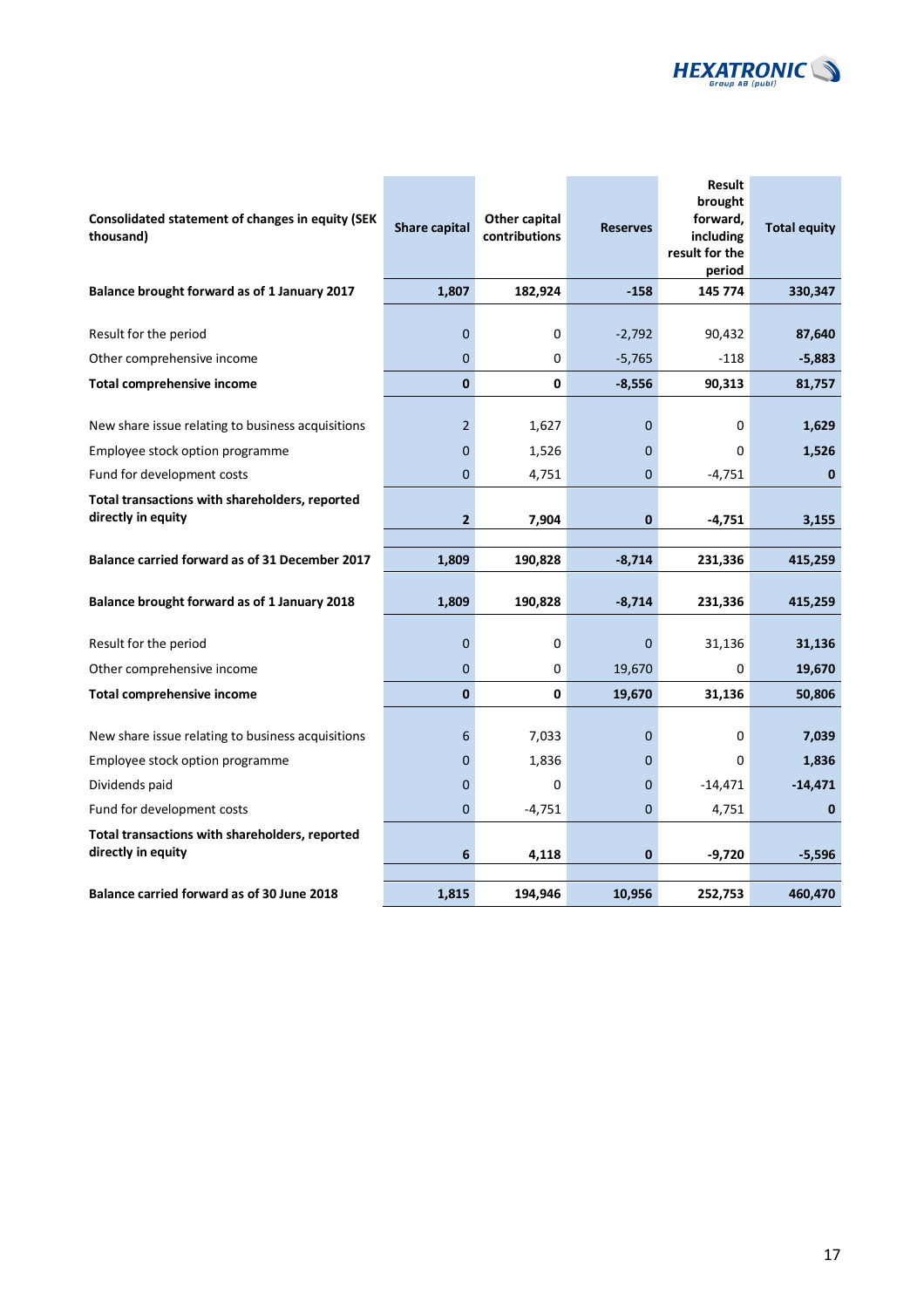

| Consolidated statement of cash flows (SEK                                |           |           |               |           |                  |
|--------------------------------------------------------------------------|-----------|-----------|---------------|-----------|------------------|
| thousand)                                                                | Quarter   | Quarter   | <b>Period</b> | Period    | <b>Full year</b> |
|                                                                          | 180401    | 170401    | 180101        | 170101    | 170101           |
|                                                                          | 180630    | 170630    | 180630        | 170630    | 171231           |
| Operating result                                                         | 30,189    | 42,150    | 43,916        | 56,156    | 122,300          |
| Items not affecting cash flow                                            | 11,783    | 4,197     | 23,798        | 8,950     | 16,534           |
| Interest received                                                        | 29        | 0         | 134           | 5         | 164              |
| Interest paid                                                            | $-1,930$  | $-534$    | $-3,279$      | $-1,051$  | $-2,025$         |
| Income tax paid                                                          | $-9,576$  | $-5,593$  | $-16,660$     | $-1,345$  | $-16,299$        |
| Cash flow from operating activities before<br>changes in working capital | 30,495    | 40,220    | 47,909        | 62,715    | 120,674          |
| Increase (-)/decrease (+) in inventories                                 | $-8,799$  | 5,784     | $-54,803$     | $-20,232$ | $-29,931$        |
| Increase (-)/decrease (+) in accounts receivable                         | $-87,176$ | $-48,709$ | $-78,606$     | $-65,534$ | $-7,726$         |
| Increase (-)/decrease (+) in operating receivables                       | $-495$    | 5,324     | $-1,183$      | 4,448     | 8,369            |
| Increase (+)/decrease (-) in accounts payable                            | 20,726    | $-13,225$ | 34,178        | 26,325    | 35,613           |
| Increase (+)/decrease (-) in operating liabilities                       | 941       | 5,001     | 6,427         | 15,248    | 6,360            |
| Cash flow from changes in working capital                                | $-74,803$ | $-45,825$ | $-93,987$     | $-39,745$ | 12,684           |
| Cash flow from operating activities                                      | $-44,308$ | $-5,605$  | $-46,079$     | 22,971    | 133,358          |
| <b>Investing activities</b>                                              |           |           |               |           |                  |
| Acquisition of tangible and intangible assets                            | $-13,837$ | $-17,758$ | $-23,102$     | $-24,498$ | $-33,087$        |
| Acquisition of subsidiaries after deduction of<br>acquired liquid assets | $-14,687$ | 12        | $-232,622$    | $-4,960$  | $-12,683$        |
| Cash flow from investing activities                                      | $-28,524$ | $-17,746$ | $-255,724$    | $-29,458$ | $-45,770$        |
| <b>Finansieringsverksamheten</b>                                         |           |           |               |           |                  |
| <b>Borrowings</b>                                                        | 31,719    | 0         | 261,622       | 0         | 0                |
| Amortisation of loans                                                    | $-21,720$ | 0         | $-21,720$     | 0         | 0                |
| Changes in overdraft facilities                                          | 17,118    | $-3,551$  | 17,118        | $-11,874$ | $-20,277$        |
| New share issues for the period                                          | 1,654     | $\pmb{0}$ | 1,654         | 1,239     | 1,340            |
| Dividends paid                                                           | $-14,469$ | 0         | $-14,469$     | 0         | 0                |
| Cash flow from financing activities                                      | 14,303    | $-3,551$  | 244,206       | $-10,635$ | $-18,937$        |
| Cash flow for the period                                                 | $-58,530$ | $-26,902$ | $-57,596$     | $-17,123$ | 68,650           |
| Liquid assets at the start of the period                                 | 109,172   | 49,367    | 108,239       | 39,588    | 39,588           |
| Liquid assets at the end of the period                                   | 50,642    | 22,465    | 50,642        | 22,465    | 108,239          |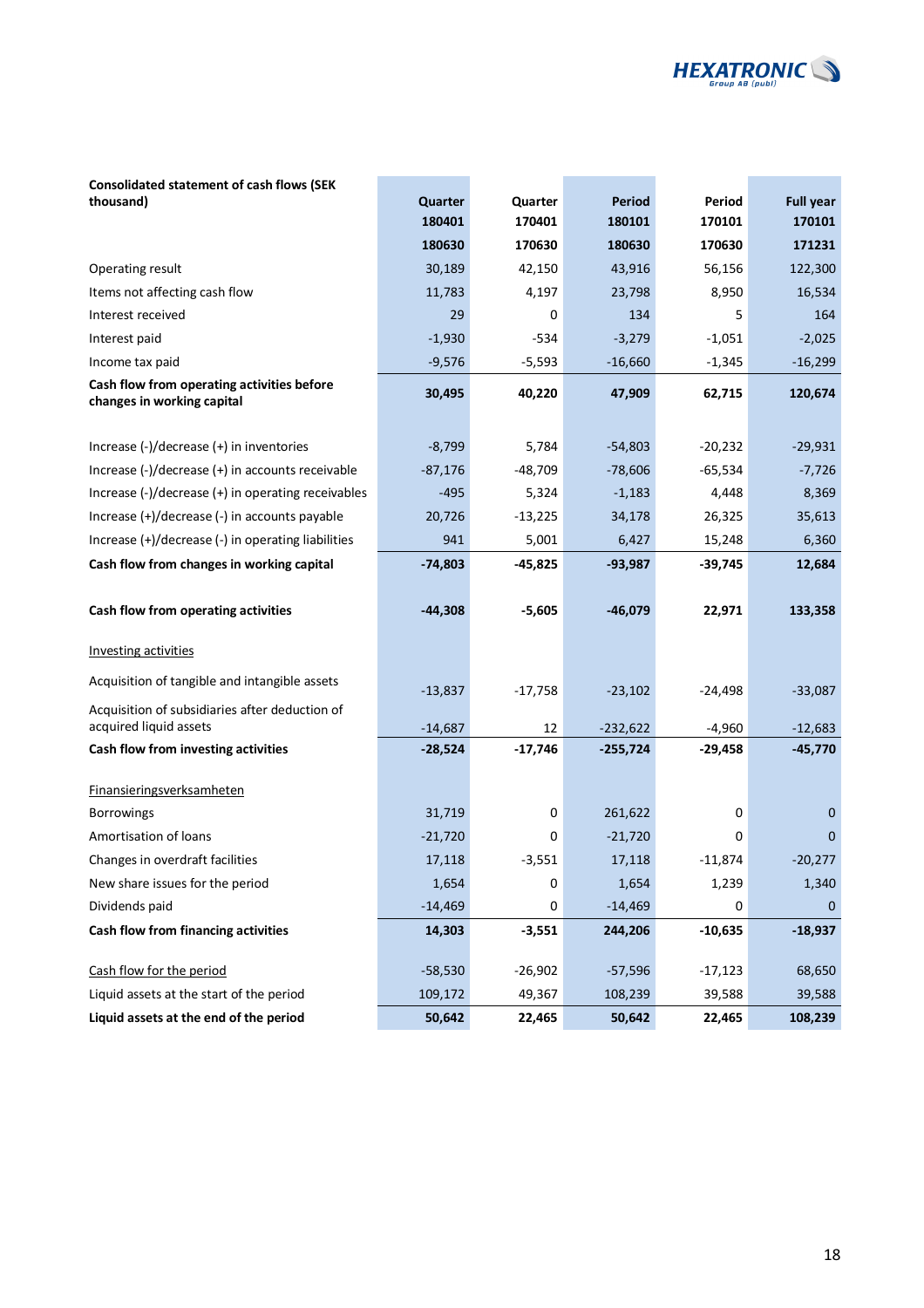

| Key metrics for the Group                      | Quarter    | Quarter    | Period     | Period     | <b>Full year</b> |
|------------------------------------------------|------------|------------|------------|------------|------------------|
|                                                | 180401     | 170401     | 180101     | 170101     | 170101           |
|                                                | 180630     | 170630     | 180630     | 170630     | 171231           |
|                                                |            |            |            |            |                  |
| Growth in net sales                            | 19%        | 26%        | 18%        | 36%        | 26%              |
| <b>EBITDA</b> margin                           | 9.7%       | 14.2%      | 8.6%       | 11.0%      | 11.6%            |
| EBITDA margin, 12 months rolling               | 10.3%      | 11.3%      | 10.3%      | 11.3%      | 11.6%            |
| Operating margin                               | 7.3%       | 12.2%      | 5.8%       | 8.8%       | 9.4%             |
| Equity ratio                                   | 39.2%      | 49.5%      | 39.2%      | 49.5%      | 53.4%            |
| Earnings per share before dilution (SEK)       | 0.55       | 0.84       | 0.86       | 1.10       | 2.50             |
| Earnings per share after dilution (SEK)        | 0.52       | 0.80       | 0.82       | 1.06       | 2.38             |
| Net sales per employee (SEK thousand)          | 820        | 913        | 1,535      | 1,723      | 3,456            |
| Result per employee (SEK thousand)             | 39         | 80         | 64         | 108        | 241              |
| Quick ratio                                    | 1.0        | 1.2        | 1.0        | 1.2        | 1.3              |
| Average number of employees                    | 502        | 379        | 489        | 370        | 376              |
| Number of shares at period end before dilution | 36,293,049 | 36,140,785 | 36,293,049 | 36,140,785 | 36,171,677       |
| Average number of shares before dilution       | 36,212,134 | 36,140,785 | 36,191,906 | 36,140,785 | 36,148,508       |
| Average number of shares after dilution        | 37,830,401 | 37,779,218 | 37,810,172 | 37,779,218 | 37,942,528       |

For the definition of key metrics, see the Annual Report for 2016/17.

The key metrics presented are deemed essential to describing the Group's development as they both constitute the Group's financial objectives (growth in net sales, EBITDA margin, equity ratio) and are the key metrics by which the Group is governed. Several key metrics are considered relevant to investors, such as earnings per share and the number of shares. Other key metrics are presented in order to provide different perspectives on how the Group is developing and are therefore deemed to be of benefit to the reader.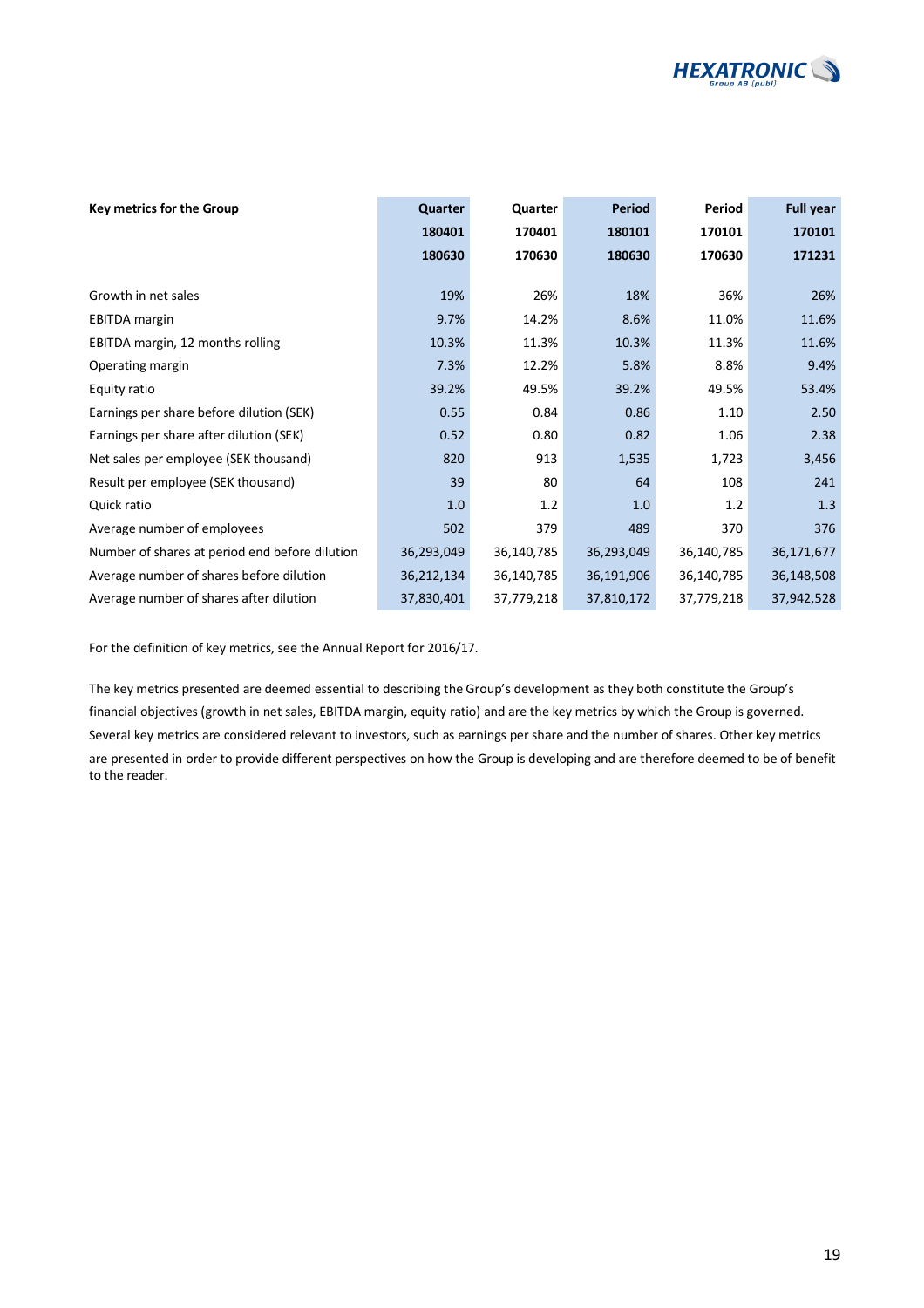

| Parent Company income statement (SEK thousand)                             | <b>Period</b> | <b>Period</b> |
|----------------------------------------------------------------------------|---------------|---------------|
|                                                                            | 180101        | 170101        |
|                                                                            | 180630        | 170630        |
| Revenue                                                                    |               |               |
| Net sales                                                                  | 12,650        | 10,155        |
|                                                                            | 12,650        | 10,155        |
| Operating expenses                                                         |               |               |
| Other external costs                                                       | $-9,974$      | $-5,959$      |
| Personnel costs                                                            | $-11,506$     | $-10,309$     |
| Earnings before interest, taxes, depreciation and<br>amortisation (EBITDA) | $-8,830$      | $-6,113$      |
| Depreciation of tangible assets                                            | $-107$        | $-112$        |
| <b>Operating result</b>                                                    | $-8,937$      | $-6,226$      |
| <b>Result from financial items</b>                                         |               |               |
| Interest income                                                            | 476           | 933           |
| Interest expenses                                                          | $-4,215$      | $-1,431$      |
| <b>Result after financial items</b>                                        | $-12,677$     | $-6,724$      |
| Appropriations                                                             | 0             | $\mathbf{0}$  |
| <b>Result before tax</b>                                                   |               |               |
|                                                                            | $-12,677$     | $-6,724$      |
| Tax on profit for the period                                               | 95            | $\mathbf{0}$  |
| Net result for the period                                                  | $-12,582$     | $-6,724$      |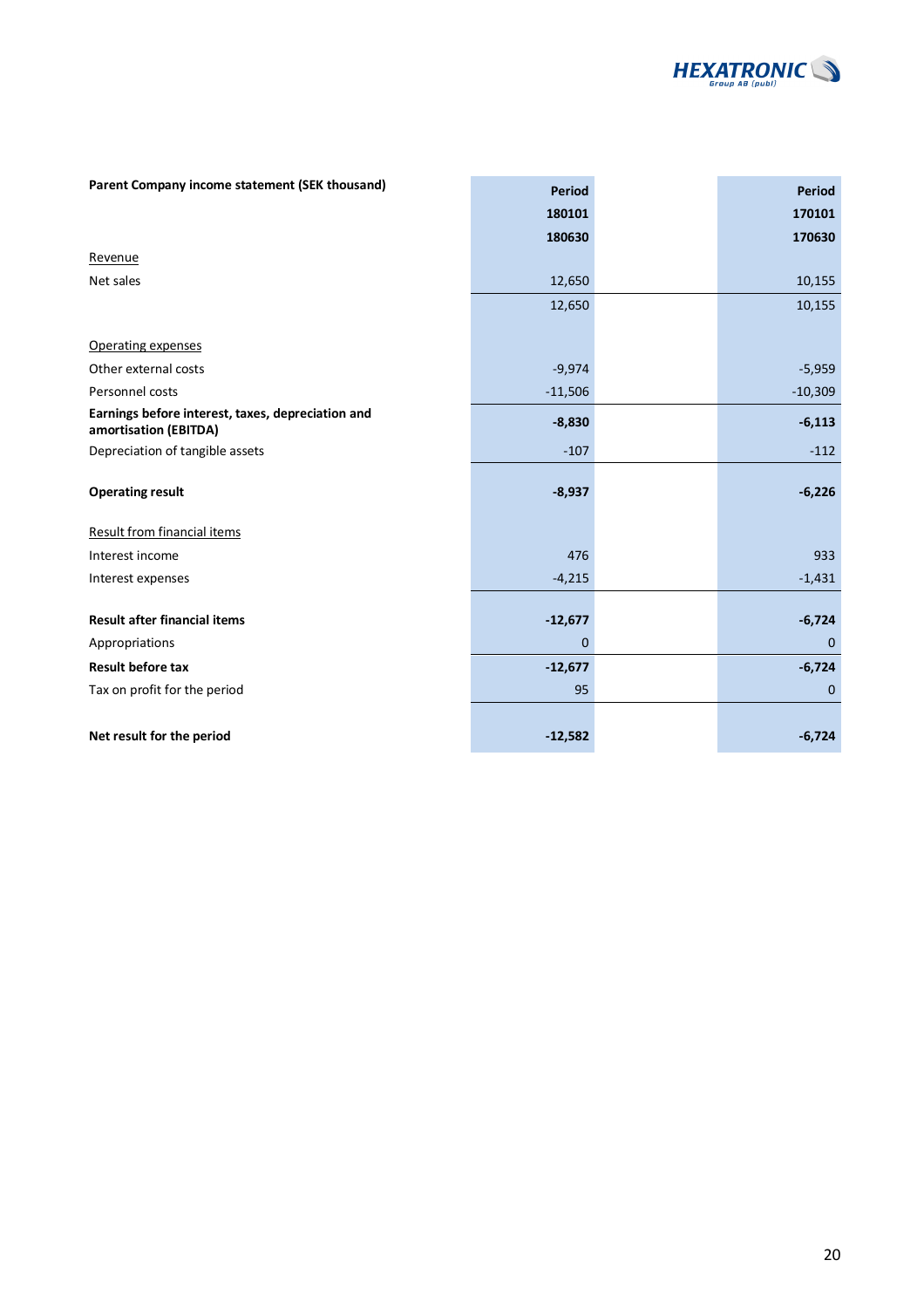

| Parent Company balance sheet (SEK thousand) |            |             |             |
|---------------------------------------------|------------|-------------|-------------|
|                                             | 2018-06-30 | 2017-06-30  | 2017-12-31  |
| <b>Assets</b>                               |            |             |             |
| Tangible assets                             | 655        | 875         | 762         |
| Financial assets                            | 521,955    | 229,872     | 221,847     |
| <b>Total non-current assets</b>             | 522,610    | 230,747     | 222,609     |
| Current receivables                         |            |             |             |
| Receivables from Group companies            | 144,121    | 155,556     | 128,644     |
| Current tax receivables                     | 356        | $\mathbf 0$ | 0           |
| Other receivables                           | 3,481      | 6           | 2,871       |
| Prepaid expenses and accrued income         | 1,942      | 1,910       | 1,144       |
| <b>Total current receivables</b>            | 149,899    | 157,471     | 132,659     |
| Cash and bank balances                      | 0          | $\mathbf 0$ | 51,348      |
| <b>Total current assets</b>                 | 149,899    | 157,471     | 184,007     |
| <b>Total assets</b>                         | 672,508    | 388,218     | 406,616     |
| <b>Equity, provisions and liabilities</b>   |            |             |             |
| <b>Equity</b>                               | 174,517    | 173,116     | 193,480     |
| Untaxed reserves                            | 6,330      | 3,740       | 6,330       |
| Non-current liabilities                     |            |             |             |
| Liabilities to credit institutions          | 272,586    | 82,977      | 70,530      |
| <b>Total non-current liabilities</b>        | 272,586    | 82,977      | 70,530      |
| <b>Current liabilities</b>                  |            |             |             |
| Liabilities to credit institutions          | 52,215     | 11,064      | 23,510      |
| Overdraft facilities                        | 17,118     | 8,403       | $\mathbf 0$ |
| Accounts payable                            | 2,550      | 873         | 2,488       |
| Liabilities to Group companies              | 110,744    | 89,776      | 101,166     |
| <b>Current tax liabilities</b>              | $\Omega$   | 111         | 1,050       |
| Other liabilities                           | 30,596     | 13,615      | 1,839       |
| Accrued expenses and deferred income        | 5,853      | 4,544       | 6,222       |
| <b>Total current liabilities</b>            | 219,075    | 128,386     | 136,276     |
| Total equity, provisions and liabilities    | 672,508    | 388,218     | 406,616     |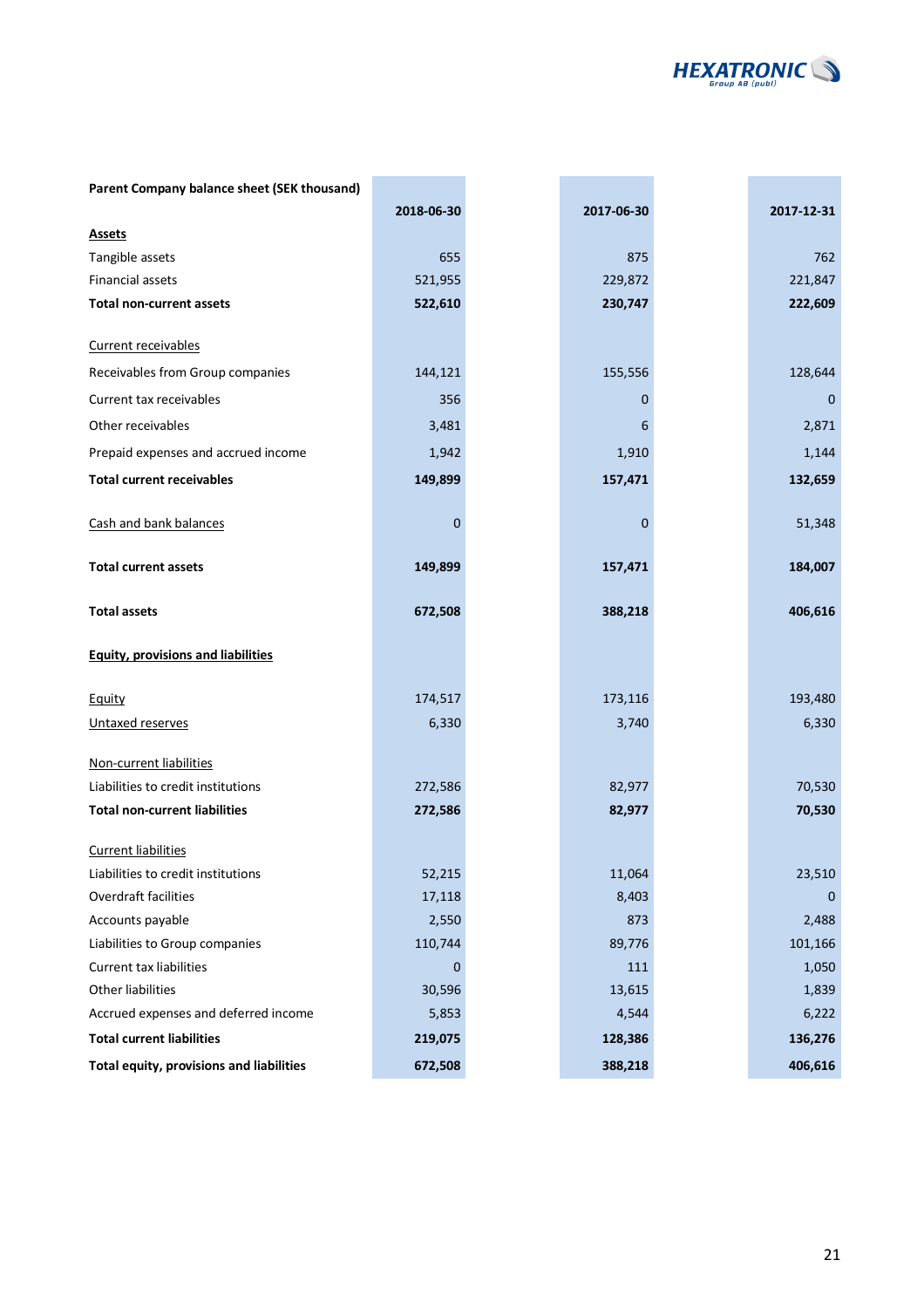

### **NOTES**

### Note 1 General information

Hexatronic Group AB (publ), with corporate identity number 556168-6360, is the Parent Company of the Hexatronic Group. Hexatronic Group AB (publ) is based in Gothenburg at the address Sofierogatan 3A, SE-412 51 Gothenburg, Sweden.

This interim report has been approved for publication by way of a decision of the Board of Directors made on 15 August 2018 at 18:00.

All amounts are in thousands of Swedish kronor (SEK thousand) unless otherwise stated. The figures in parentheses refer to the previous year.

### Note 2 Accounting policies

The consolidated financial statements for Hexatronic Group ("Hexatronic") have been prepared in accordance with International Financial Reporting Standards (IFRS) as adopted by the EU, RFR 1 Supplementary Accounting Rules for Groups and the Swedish Annual Accounts Act. This interim report has been prepared in accordance with IAS 34 Interim Reporting, the Swedish Annual Accounts Act and RFR 1 Supplementary Accounting Rules for Groups.

The Parent Company's financial statements have been prepared in accordance with the Swedish Annual Accounts Act and the Swedish Financial Reporting Board's recommendation RFR 2 Accounting for Legal Entities. The application of RFR 2 means that in its interim report for the legal entity, the Parent Company applies all IFRS and statements adopted by the EU as far as possible within the framework of the Swedish Annual Accounts Act and the Swedish Insurance Act and with regard to the relationship between accounting and taxation.

For full accounting policies, see the Annual Report for 2016/17.

### **New standards applied from 1 January 2018**

IFRS 9 Financial Instruments and IFRS 15 Revenue from Contracts with Customers are applied from 1 January 2018.

IFRS 9 Financial Instruments replaces IAS 39 Financial Instruments: Recognition and Measurement. IFRS 9 presents a new model for classification and measurement of financial instruments, a forward-looking impairment model based on expected credit losses, and a reformed approach to hedge accounting. The new standard also entails a change in the character of the Group's disclosures relating to financial instruments. The Group has examined its financial instruments and deems that the standard does not entail any material effects on the consolidated financial statements, and the transition therefore involves no adjustment to the opening balance for 2018.

IFRS 15 establishes principles for reporting useful information to users of financial reports regarding the nature, amount, timing and uncertainty of revenue and cash flows arising from a contract with a customer.

Revenue in the Hexatronic Group's standard operation comprises the sale of goods and services. The Group's sales consist primarily of products, the sale of which is identified at a point in time. The sales that have been identified over time partly comprise training, the extent of which in relation to the Group's total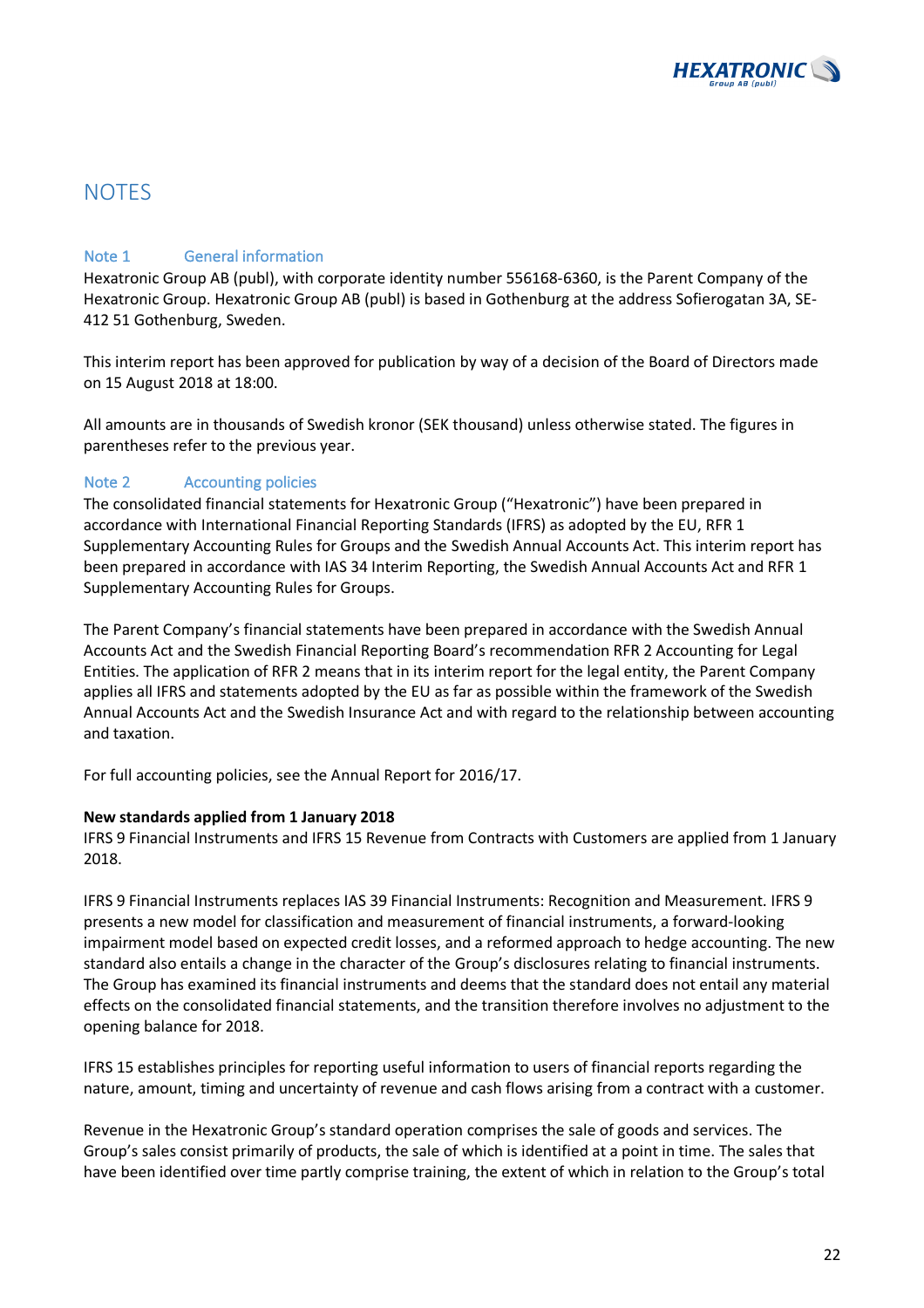

net sales is deemed to involve insignificant amounts and is therefore reported at a point in time, and partly sales of marine cable which are reported according to the percentage-of-completion method at points when they account for a significant proportion of the Group's total net sales.

Hexatronic Group meets the requirements that IFRS 15 places on revenue recognition as regards the sale of goods. Since marine cable contracts occur only to a limited extent, the new standard does not have a significant effect on the Group's accounting. Consequently, the opening balances for 2018 have not been recalculated.

#### **New standards not yet applied**

IFRS 16 Leases will replace IAS 17 Leases and the accompanying interpretations. The standard will be applied from 1 January 2019

The standard entails that all lessee leases are recognised in the balance sheet, with the exception of shortterm leases and leases of low value. Hexatronic's operating leases, as a lessee, primarily relate to the hire of premises.

Implementing the new standard will lead to higher total assets and a positive impact on EBITDA, since lease expenses will be recognised as amortisation and interest expense rather than operating expenses. IFRS 16 will entail a significant impact on the financial statements, although at this stage the Group is unable to quantify this impact. The standard will be applied using the modified retroactive method, which means that the cumulative effect of the transition to IFRS 16 will be recognised as an adjustment of the opening balance in equity on 1 January 2019.

| January to June 2018            |                |                |                |                    |                |
|---------------------------------|----------------|----------------|----------------|--------------------|----------------|
|                                 |                | <b>Europe</b>  |                |                    |                |
|                                 | <b>Nordic</b>  | (excl.         | <b>North</b>   | <b>Rest of the</b> |                |
| <b>Geographical markets</b>     | countries      | Nordic)        | America        | world              | <b>Total</b>   |
| Revenue from external customers | 349,787        | 98,880         | 173,623        | 128,531            | 750,821        |
| Category                        |                |                |                |                    |                |
| Goods                           | 338,532        | 93,695         | 173,623        | 128,531            | 734,381        |
| <b>Services</b>                 | 11,255         | 5,185          | $\overline{0}$ | $\overline{0}$     | 16,440         |
| Total                           | 349,787        | 98,880         | 173,623        | 128,531            | 750,821        |
| Time for revenue recognition    |                |                |                |                    |                |
| At a given time                 | 349,787        | 98,880         | 173,623        | 128,531            | 750,821        |
| Over time                       | $\overline{0}$ | $\overline{0}$ | $\overline{0}$ | $\underline{0}$    | $\overline{0}$ |
| Total                           | 349,787        | 98,880         | 173,623        | 128,531            | 750,821        |

#### Note 3 Revenue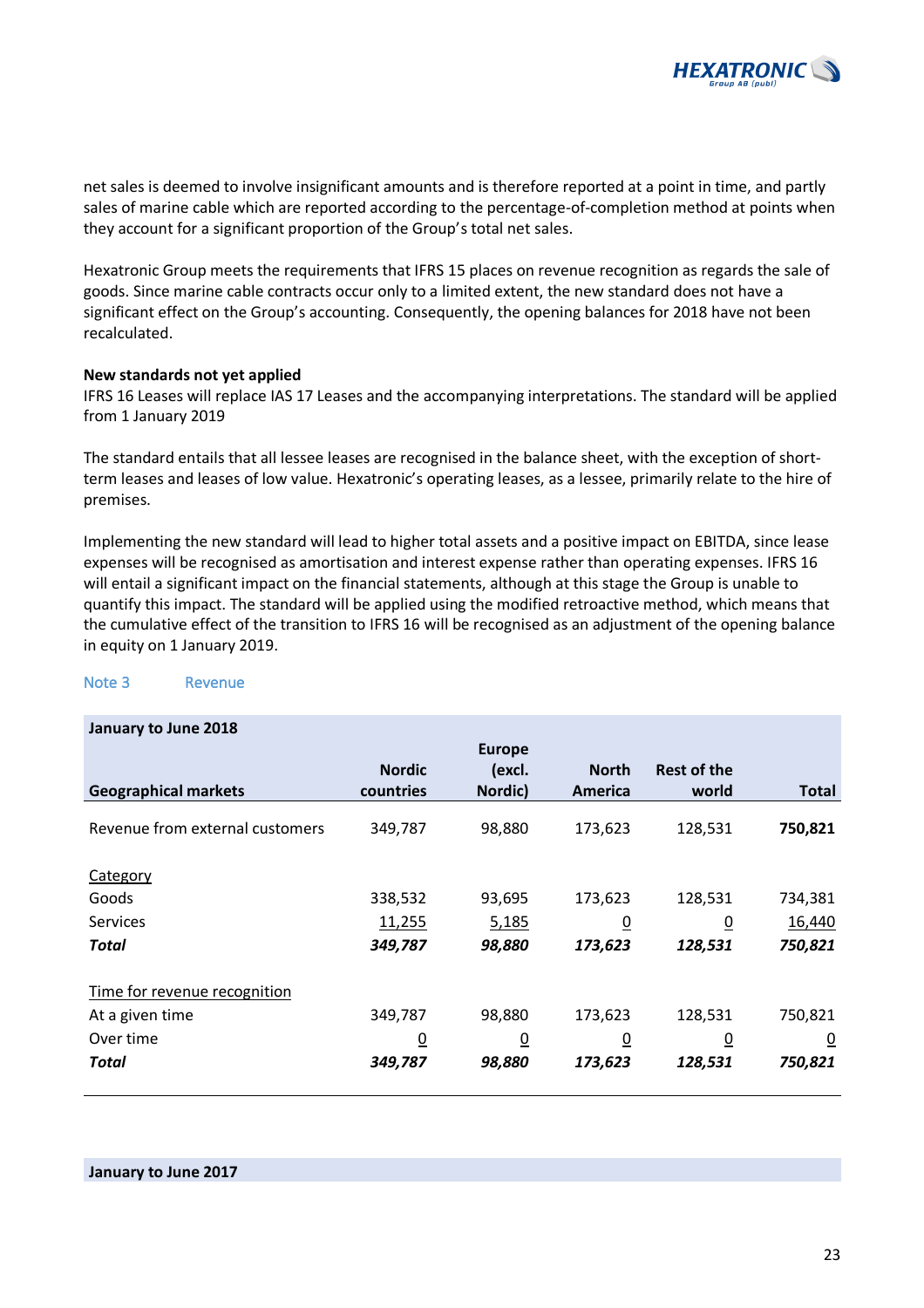

|                                 |                            | <b>Europe</b>     |                         |                             |                |
|---------------------------------|----------------------------|-------------------|-------------------------|-----------------------------|----------------|
| <b>Geographical markets</b>     | <b>Nordic</b><br>countries | (excl.<br>Nordic) | <b>North</b><br>America | <b>Rest of the</b><br>world | <b>Total</b>   |
|                                 |                            |                   |                         |                             |                |
| Revenue from external customers | 433,083                    | 95,883            | 5,640                   | 102,880                     | 637,486        |
| Category                        |                            |                   |                         |                             |                |
| Goods                           | 404,420                    | 95,883            | 5,640                   | 102,880                     | 608,823        |
| <b>Services</b>                 | 28,663                     | $\overline{0}$    | $\overline{0}$          | $\overline{0}$              | 28,663         |
| Total                           | 433,083                    | 95,883            | 5,640                   | 102,880                     | 637,486        |
| Time for revenue recognition    |                            |                   |                         |                             |                |
| At a given time                 | 433,083                    | 95,883            | 5,640                   | 102,880                     | 637,486        |
| Over time                       | $\overline{0}$             | $\overline{0}$    | $\overline{0}$          | $\overline{0}$              | $\overline{0}$ |
| Total                           | 433,083                    | 95,883            | 5,640                   | 102,880                     | 637,486        |

### Note 4 Pledged assets

|                                                       | <b>Group</b> |         |         | <b>Parent Company</b> |         |  |
|-------------------------------------------------------|--------------|---------|---------|-----------------------|---------|--|
| <b>Pledged assets</b>                                 | 180630       | 170630  | 171231  | 180630                | 170630  |  |
| Assets pledged for liabilities to credit institutions |              |         |         |                       |         |  |
| Chattel mortgages                                     | 157.350      | 57.166  | 57.166  | 100                   | 100     |  |
| Shares in subsidiaries                                | 273.284      | 307.624 | 338.190 | 82.504                | 143,427 |  |
| Total                                                 | 430.634      | 364.790 | 395.356 | 82.604                | 143.527 |  |

### **Note 5 Business acquisitions**

#### **Business acquisitions 2018**

#### *Blue Diamond Industries LLC*

On 2 January 2018, the Group acquired 100% of the share capital in Blue Diamond Industries LLC for MUSD 24.5. There may be a possible additional purchase price of a maximum of MUSD 2.5 based on the EBITDA of the forthcoming two financial years.

The table below summarises the purchase price paid for Blue Diamond Industries and the fair value of acquired assets and assumed liabilities recognised on the acquisition date.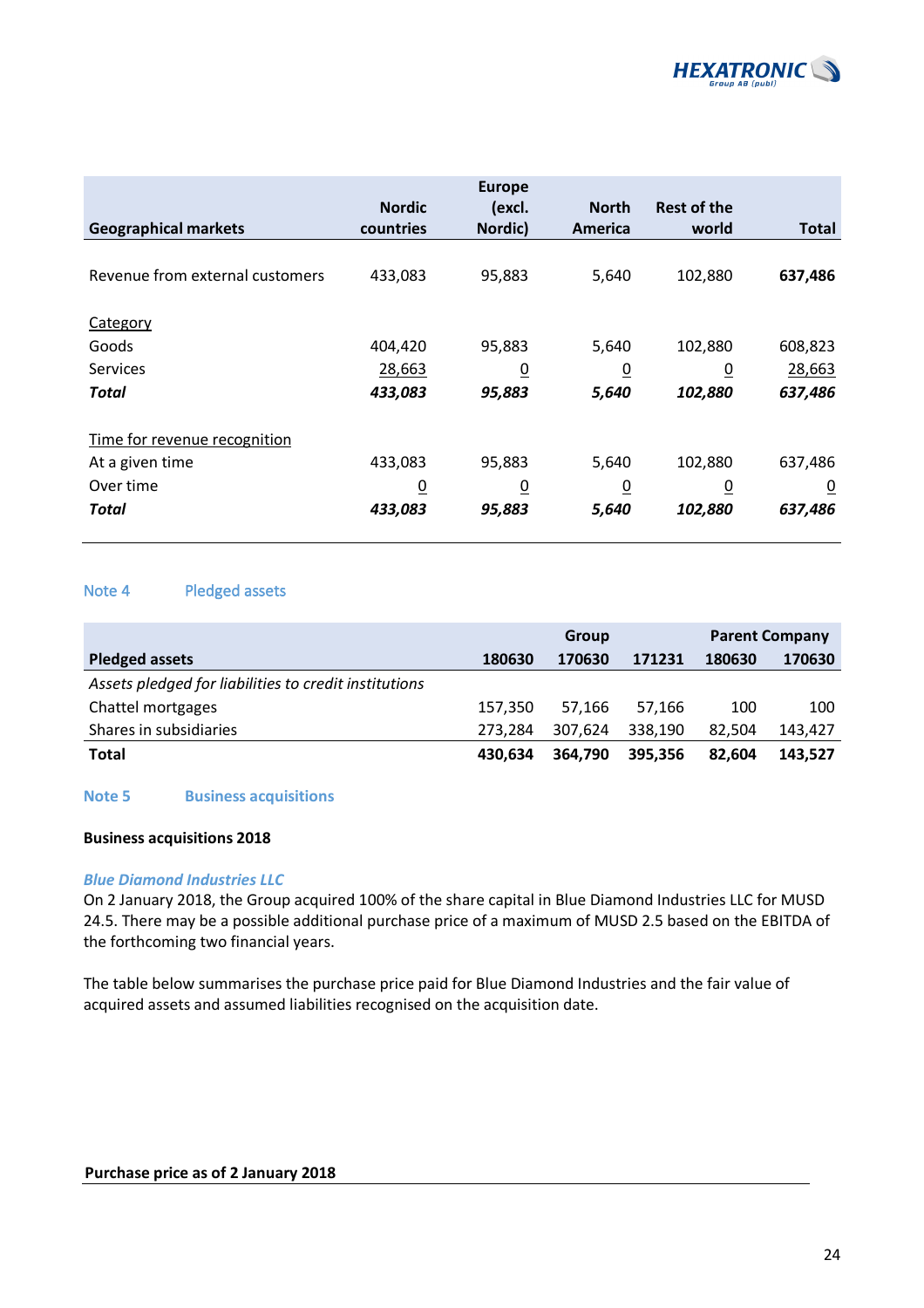

| Liquid assets                                                                  | 222,898   |
|--------------------------------------------------------------------------------|-----------|
| Contingent purchase consideration (not paid)                                   | 16,450    |
| <b>Total purchase price</b>                                                    | 239,348   |
| Recognised amounts for identifiable acquired assets and taken-over liabilities |           |
| Liquid assets                                                                  | 4,601     |
| Tangible assets                                                                | 23,932    |
| Customer contracts and customer relations                                      | 71,066    |
| Inventories                                                                    | 21,397    |
| Accounts receivable                                                            | 30,432    |
| Other receivables                                                              | 512       |
| Accounts payable                                                               | $-15,035$ |
| Other payables                                                                 | $-2,668$  |
| <b>Total identifiable net assets</b>                                           | 134,237   |
| Goodwill                                                                       | 105,511   |

Acquisition-related costs of SEK 2,900 thousand are included in other external costs in the consolidated statement of comprehensive income for the 2018 financial year. Total cash flow attributable to the business acquisition amounted to SEK -218,296 thousand.

Under the terms of the conditional purchase price, the Group will pay a maximum of SEK 20,750 thousand, up to a maximum of SEK 11,676 thousand based on EBITDA in the period 2 January 2018 – 31 December 2018, and a maximum of SEK 9,081 thousand based on EBITDA in the period 1 January 2019 – 31 December 2019.

The fair value of the conditional purchase price of SEK 16,450 thousand was estimated by applying the return of value approach. The fair value estimates are based on a discount rate, which is based on a two-year government bond of approximately 0.2%, and an assumed EBITDA in Blue Diamond Industries. The fair value of accounts receivable totals SEK 30,432 thousand. No accounts receivable is deemed to be doubtful.

Blue Diamond Industries net sales have been included in the consolidated income statement since 2 January 2018 and amount to SEK 145,878 thousand. Blue Diamond Industries also generated an operating profit of SEK 13,281 thousand in the same period on group level.

### *Professional Quality Management Services Ltd. ("PQMS")*

On 8 June 2018, the Group acquired 100% of the share capital in PQMQ for MGBP 1.5. There may be a possible additional purchase consideration of a maximum of MGBP 1.95 based on the EBITDA of the forthcoming three financial years.

The preliminary table below summarises the purchase price paid for PQMS and the fair value of acquired assets and assumed liabilities recognised on the acquisition date.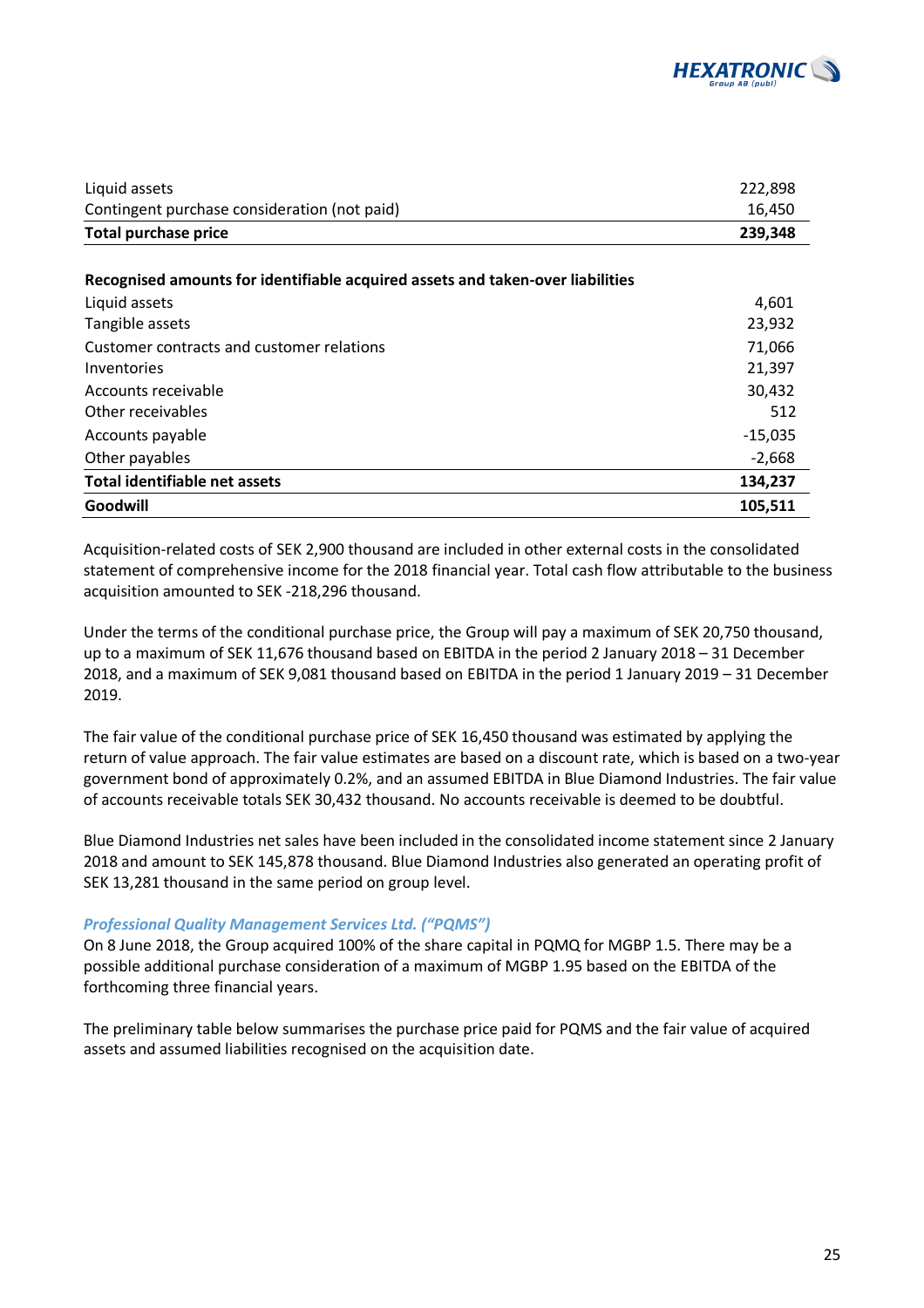

#### **Purchase price as of 8 June 2018**

| Total purchase price                         | 25.974 |
|----------------------------------------------|--------|
| Contingent purchase consideration (not paid) | 10.357 |
| Equity instruments (91,029 shares)           | 5.279  |
| Liquid assets                                | 10,338 |

#### **Recognised amounts for identifiable acquired assets and taken-over liabilities**

| Liquid assets                             | 755       |
|-------------------------------------------|-----------|
| Tangible assets                           | 2,684     |
| Customer contracts and customer relations | 12,882    |
| <b>Trademarks</b>                         | 3,799     |
| Accounts receivable                       | 9,051     |
| Other receivables                         | 4,915     |
| Trade creditors                           | $-3,253$  |
| Other liabilities                         | $-10,733$ |
| Total identifiable net assets             | 20,100    |
| Goodwill                                  | 5,874     |

Acquisition-related costs of SEK 1,111 thousand are included in other external costs in the consolidated statement of comprehensive income for the 2018 financial year. Total cash flow attributable to the business acquisition amounted to SEK -9,583 thousand.

Under the terms of the conditional purchase price, the Group will pay a maximum of SEK 22,877 thousand, up to a maximum of SEK 7,919 thousand based on EBITDA in the period 1 May 2018 – 30 April 2019, a maximum of SEK 7,919 thousand based on EBITDA in the period 1 May 2019 – 30 April 2020, and a maximum of SEK 7,039 thousand based on EBITDA in the period 1 May 2020 – 30 April 2021.

The fair value of the conditional purchase price of SEK 10,357 thousand was estimated by applying the return of value approach. The fair value estimates are based on a discount rate, which is based on a two-year government bond of approximately 0.2%, and an assumed EBITDA in PQMS. The fair value of accounts receivable totals SEK 9,051 thousand. No accounts receivable is deemed to be doubtful.

PQMS net sales have been included in the consolidated income statement since 8 June 2018 and amount to SEK 4,755 thousand. PQMS also generated an operating profit of SEK 140 thousand in the same period on group level.

Had PQMS been consolidated from 1 January 2018, the consolidated income statement for the period 1 January 2018 to 30 June 2018 would have shown increased net sales amounting to SEK 25,568 thousand and an operating profit of SEK 2,189 thousand.

### *Gordon Franks Training Ltd. (GFT)*

As part of the acquisition of PQMS, on 8 June 2018 the Group acquired 100% of the share capital in GFT for MGBP 0.1. There may be a possible additional purchase price of a maximum of MGBP 0.13 based on the EBITDA of the forthcoming three financial years.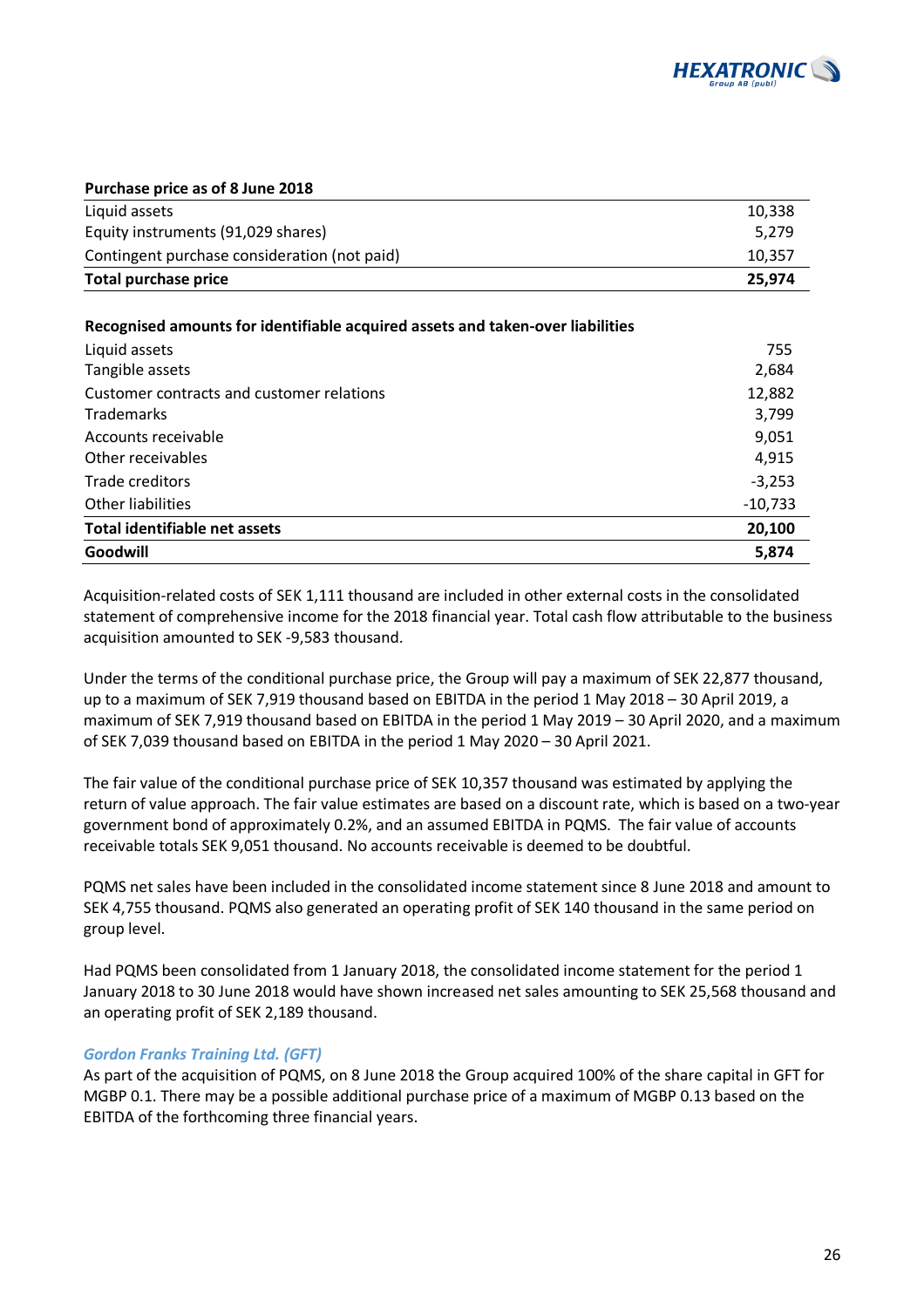

#### *Smart Awards Ltd. (SAL)*

As part of the acquisition of PQMS, on 8 June 2018 the Group acquired 100% of the share capital in SAL for MGBP 0.4. There may be a possible additional purchase price of a maximum of MGBP 0.52 based on the EBITDA of the forthcoming three financial years.

### RECONCILIATION BETWEEN IFRS AND KEY METRICS USED

In this interim report, Hexatronic presents certain financial parameters that are not defined in IFRS, known as alternative key metrics. The Group believes that these parameters provide valuable supplementary information for investors, as they facilitate an evaluation of the company's results and position. Since not all companies calculate financial parameters in the same way, these metrics are not always comparable with those used by other companies. Investors should see the financial parameters as a complement to, rather than a replacement for, financial reporting in accordance with IFRS.

| Organic growth            |                   |              |  |
|---------------------------|-------------------|--------------|--|
| SEK thousand, %           | <b>April-June</b> | January-June |  |
| Net sales 2018            | 411,587           | 750,821      |  |
| Acquisition driven        | $-86,138$         | $-151,063$   |  |
| Comparable net sales      | 325,449           | 599,758      |  |
| Net sales 2017            | 346,181           | 637,486      |  |
| <b>Net sales increase</b> | 65,406            | 113,335      |  |
| %                         | 19%               | 18%          |  |
| Organic growth            | $-20,732$         | $-37,728$    |  |
| %                         | -6%               | -6%          |  |

Organic growth is calculated as net sales for the year adjusted by acquisitions in relation to net sales for the previous year adjusted by acquisitions.

| Annual growth, rolling 12 months |           |
|----------------------------------|-----------|
| %                                | 12 months |
| Net sales January-Juni 2018      | 750,821   |
| Net sales July-December 2017     | 661,933   |
| Net sales rolling 12 months      | 1 412,754 |
|                                  |           |
| Net sales January-June 2017      | 637,486   |
| Net sales July-December 2016     | 564,295   |
| Net sales rolling 12 months      | 1,201,781 |
|                                  |           |
| Annual growth, rolling 12 months | 18%       |

Average annual growth is calculated as the Group´s total net sales during the period compared to the same period the year before.